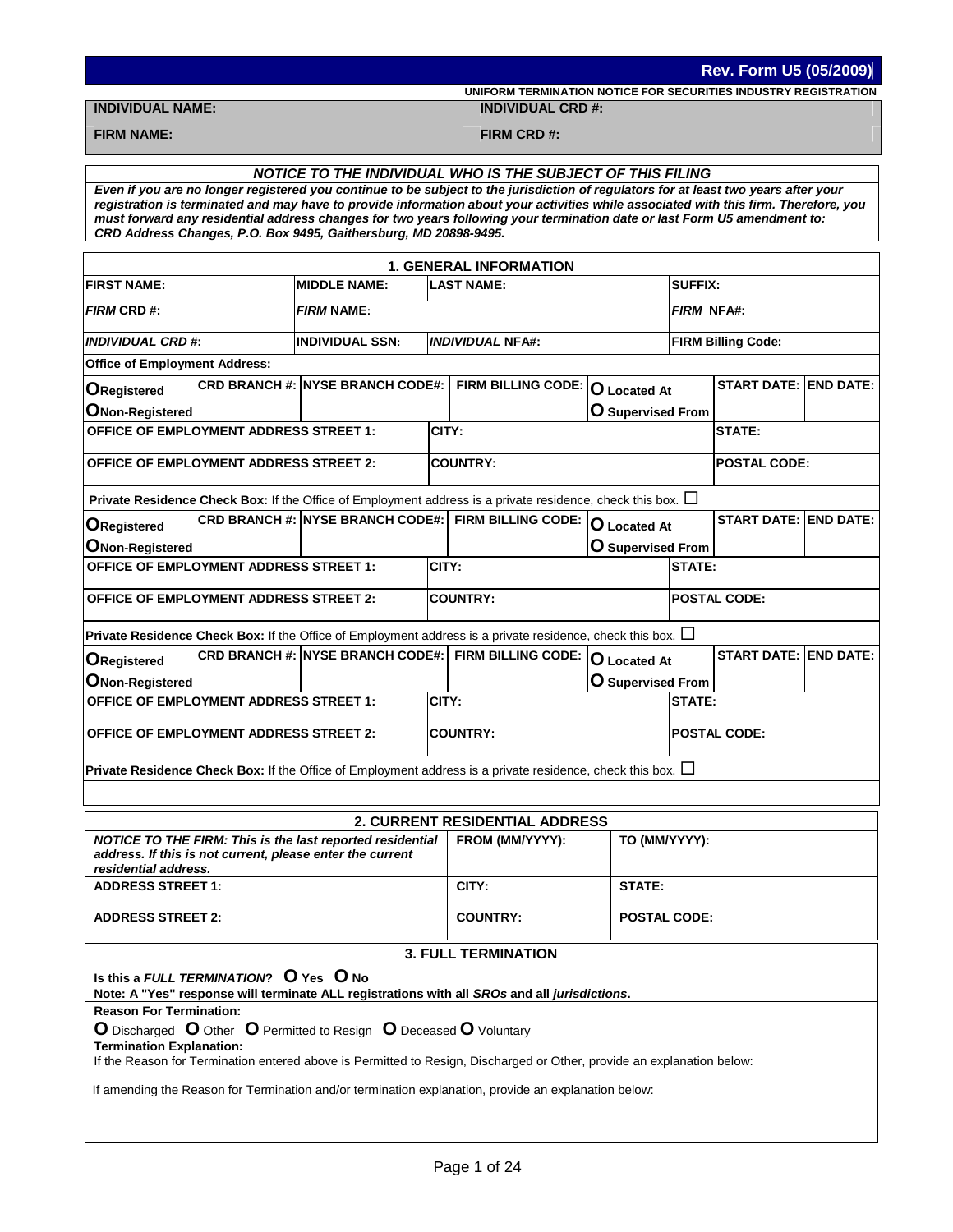|                         | Rev. Form U5 (05/2009)                                          |
|-------------------------|-----------------------------------------------------------------|
|                         | UNIFORM TERMINATION NOTICE FOR SECURITIES INDUSTRY REGISTRATION |
| <b>INDIVIDUAL NAME:</b> | <b>INDIVIDUAL CRD #:</b>                                        |
| <b>FIRM NAME:</b>       | FIRM CRD#:                                                      |

### **4. DATE OF TERMINATION**

## Date Terminated (MM/DD/YYYY):

A complete date of termination is required for *full termination*. This date represents the date the *firm* terminated the individual's association with the *firm* in a capacity for which registration is required.

For *partial termination*, the date of termination is only applicable to post-dated termination requests during the renewal period.

Notes: For *full termination*, this date is used by *jurisdictions/SROs* to determine whether an individual is required to requalify by examination or obtain an appropriate waiver upon reassociating with another *firm*.

The *SRO/jurisdiction* determines the effective date of termination of registration.

If amending the Date of Termination, provide an explanation below: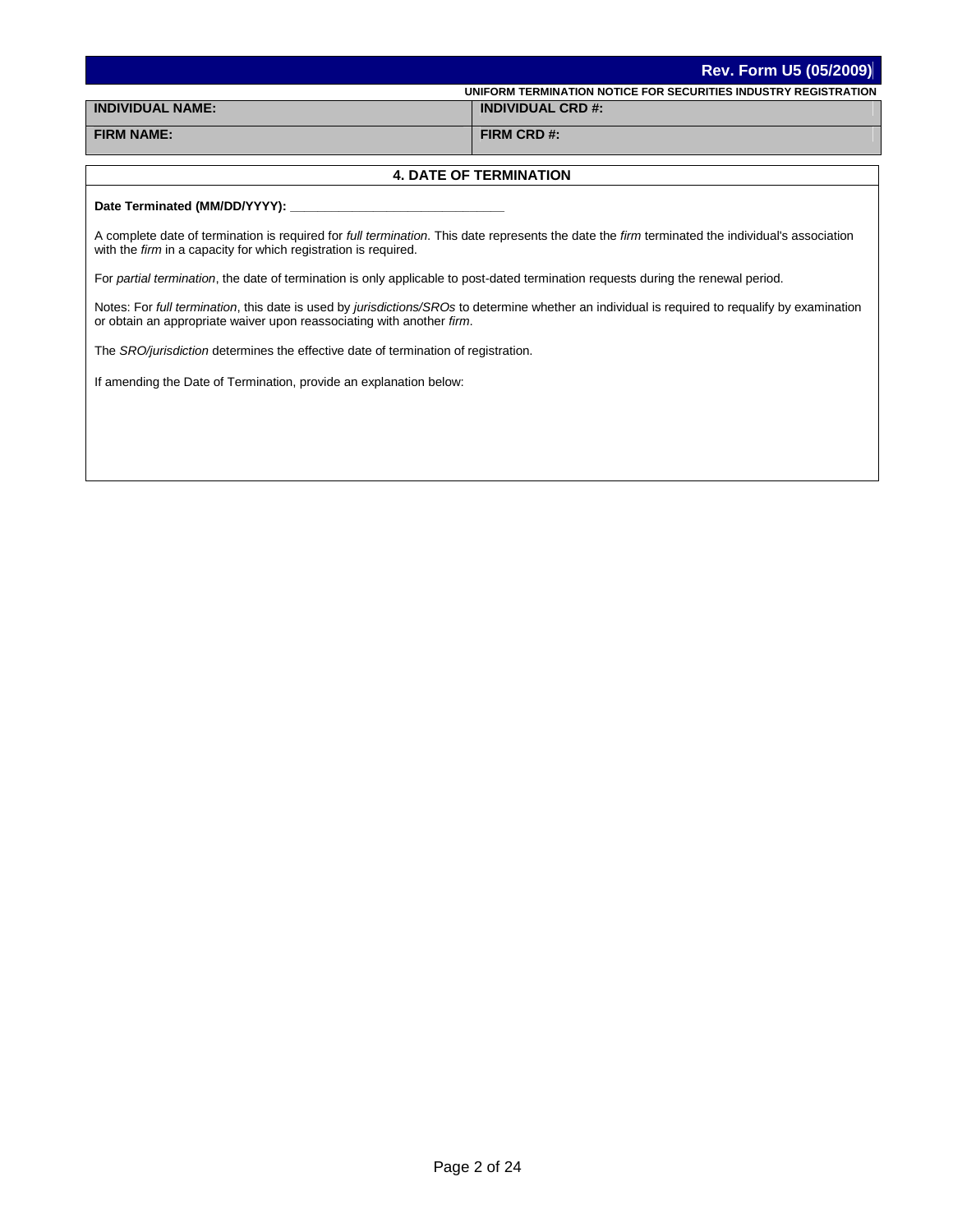|                         | Rev. Form U5 (05/2009)                                          |
|-------------------------|-----------------------------------------------------------------|
|                         | UNIFORM TERMINATION NOTICE FOR SECURITIES INDUSTRY REGISTRATION |
| <b>INDIVIDUAL NAME:</b> | <b>INDIVIDUAL CRD #:</b>                                        |
| <b>FIRM NAME:</b>       | FIRM CRD#:                                                      |

## **5. PARTIAL TERMINATION**

For a *partial termination*, do not complete the Reason for Termination in Section 3 (FULL TERMINATION) or Section 7 (DISCLOSURE QUESTIONS). The Reason for Termination and Section 7 (DISCLOSURE QUESTIONS) should only be completed on Form U5 for *full termination* requests.

|                                                                                     | <b>5A. SRO PARTIAL TERMINATION</b><br>If this is a PARTIAL TERMINATION, mark the appropriate SRO registration categories to be terminated. |      |          |         |         |     |    |      |      |     |      |      |                           |     |      |     |     |      |
|-------------------------------------------------------------------------------------|--------------------------------------------------------------------------------------------------------------------------------------------|------|----------|---------|---------|-----|----|------|------|-----|------|------|---------------------------|-----|------|-----|-----|------|
| <b>REGISTRATION CATEGORY</b>                                                        | <b>FINRA</b>                                                                                                                               | NYSE | NYSE-MKT | BATS-ZX | BATS-YX | BOX | ВX | EDGA | EDGX | NSX | ARCA | CBOE | $\mathbf{c}^{\mathbf{z}}$ | CHX | PHLX | ISE | NQX | MIAX |
| OP - Registered Options Principal (S4)                                              |                                                                                                                                            |      |          |         |         |     |    |      |      |     |      |      |                           |     |      |     |     |      |
| IR - Investment Company and Variable Contracts Products Rep. (S6)                   |                                                                                                                                            |      |          |         |         |     |    |      |      |     |      |      |                           |     |      |     |     |      |
| GS - Full Registration/General Securities Representative (S7)                       |                                                                                                                                            |      |          |         |         |     |    |      |      |     |      |      |                           |     |      |     |     |      |
| TR - Securities Trader (S7)                                                         |                                                                                                                                            |      |          |         |         |     |    |      |      |     |      |      |                           |     |      |     |     |      |
| TS - Trading Supervisor (S7)                                                        |                                                                                                                                            |      |          |         |         |     |    |      |      |     |      |      |                           |     |      |     |     |      |
| SU - General Securities Sales Supervisor (S9 and S10)                               |                                                                                                                                            |      |          |         |         |     |    |      |      |     |      |      |                           |     |      |     |     |      |
| BM - Branch Office Manager (S9 and S10)                                             |                                                                                                                                            |      |          |         |         |     |    |      |      |     |      |      |                           |     |      |     |     |      |
| SM - Securities Manager (S10)                                                       |                                                                                                                                            |      |          |         |         |     |    |      |      |     |      |      |                           |     |      |     |     |      |
| AR - Assistant Representative/Order Processing (S11)                                |                                                                                                                                            |      |          |         |         |     |    |      |      |     |      |      |                           |     |      |     |     |      |
| IE - United Kingdom - Limited General Securities Registered<br>Representative (S17) |                                                                                                                                            |      |          |         |         |     |    |      |      |     |      |      |                           |     |      |     |     |      |
| DR - Direct Participation Program Representative (S22)                              |                                                                                                                                            |      |          |         |         |     |    |      |      |     |      |      |                           |     |      |     |     |      |
| GP - General Securities Principal (S24)                                             |                                                                                                                                            |      |          |         |         |     |    |      |      |     |      |      |                           |     |      |     |     |      |
| IP - Investment Company and Variable Contracts Products Principal (S26)             |                                                                                                                                            |      |          |         |         |     |    |      |      |     |      |      |                           |     |      |     |     |      |
| FA - Foreign Associate                                                              |                                                                                                                                            |      |          |         |         |     |    |      |      |     |      |      |                           |     |      |     |     |      |
| FN - Financial and Operations Principal (S27)                                       |                                                                                                                                            |      |          |         |         |     |    |      |      |     |      |      |                           |     |      |     |     |      |
| FI - Introducing Broker-Dealer/Financial and Operations Principal (S28)             |                                                                                                                                            |      |          |         |         |     |    |      |      |     |      |      |                           |     |      |     |     |      |
| RS - Research Analyst (S86, S87)                                                    |                                                                                                                                            |      |          |         |         |     |    |      |      |     |      |      |                           |     |      |     |     |      |
| RP - Research Principal                                                             |                                                                                                                                            |      |          |         |         |     |    |      |      |     |      |      |                           |     |      |     |     |      |
| DP - Direct Participation Program Principal (S39)                                   |                                                                                                                                            |      |          |         |         |     |    |      |      |     |      |      |                           |     |      |     |     |      |
| OR - Options Representative (S42)                                                   |                                                                                                                                            |      |          |         |         |     |    |      |      |     |      |      |                           |     |      |     |     |      |
| MR - Municipal Securities Representative (S52)                                      |                                                                                                                                            |      |          |         |         |     |    |      |      |     |      |      |                           |     |      |     |     |      |
| MP - Municipal Securities Principal (S53)                                           |                                                                                                                                            |      |          |         |         |     |    |      |      |     |      |      |                           |     |      |     |     |      |
| CS - Corporate Securities Representative (S62)                                      |                                                                                                                                            |      |          |         |         |     |    |      |      |     |      |      |                           |     |      |     |     |      |
| RG - Government Securities Representative (S72)                                     |                                                                                                                                            |      |          |         |         |     |    |      |      |     |      |      |                           |     |      |     |     |      |
| PG - Government Securities Principal (S73)                                          |                                                                                                                                            |      |          |         |         |     |    |      |      |     |      |      |                           |     |      |     |     |      |
| SA - Supervisory Analyst (S16)                                                      |                                                                                                                                            |      |          |         |         |     |    |      |      |     |      |      |                           |     |      |     |     |      |
| PR - Limited Representative - Private Securities Offerings (S82)                    |                                                                                                                                            |      |          |         |         |     |    |      |      |     |      |      |                           |     |      |     |     |      |
| CD - Canada-Limited General Securities Registered Representative (S37)              |                                                                                                                                            |      |          |         |         |     |    |      |      |     |      |      |                           |     |      |     |     |      |
| CN - Canada-Limited General Securities Registered Representative (S38)              |                                                                                                                                            |      |          |         |         |     |    |      |      |     |      |      |                           |     |      |     |     |      |
| ET - Equity Trader (S55)                                                            |                                                                                                                                            |      |          |         |         |     |    |      |      |     |      |      |                           |     |      |     |     |      |
| AM - Allied Member                                                                  |                                                                                                                                            |      |          |         |         |     |    |      |      |     |      |      |                           |     |      |     |     |      |
| AP - Approved Person                                                                |                                                                                                                                            |      |          |         |         |     |    |      |      |     |      |      |                           |     |      |     |     |      |
| LE - Securities Lending Representative                                              |                                                                                                                                            |      |          |         |         |     |    |      |      |     |      |      |                           |     |      |     |     |      |
| LS - Securities Lending Supervisor                                                  |                                                                                                                                            |      |          |         |         |     |    |      |      |     |      |      |                           |     |      |     |     |      |
| ME - Member Exchange                                                                |                                                                                                                                            |      |          |         |         |     |    |      |      |     |      |      |                           |     |      |     |     |      |
| FE - Floor Employee                                                                 |                                                                                                                                            |      |          |         |         |     |    |      |      |     |      |      |                           |     |      |     |     |      |
| OF-Officer                                                                          |                                                                                                                                            |      |          |         |         |     |    |      |      |     |      |      |                           |     |      |     |     |      |
| CO - Compliance Official (S14)                                                      |                                                                                                                                            |      |          |         |         |     |    |      |      |     |      |      |                           |     |      |     |     |      |
| CF - Compliance Official Specialist (S14A)                                          |                                                                                                                                            |      |          |         |         |     |    |      |      |     |      |      |                           |     |      |     |     |      |
| PM - Floor Member Conducting Public Business                                        |                                                                                                                                            |      |          |         |         |     |    |      |      |     |      |      |                           |     |      |     |     |      |
| PC - Floor Clerk Conducting Public Business                                         |                                                                                                                                            |      |          |         |         |     |    |      |      |     |      |      |                           |     |      |     |     |      |
| SC - Specialist Clerk (S21)                                                         |                                                                                                                                            |      |          |         |         |     |    |      |      |     |      |      |                           |     |      |     |     |      |
| TA - Trading Assistant (S25)                                                        |                                                                                                                                            |      |          |         |         |     |    |      |      |     |      |      |                           |     |      |     |     |      |
| FP - Municipal Fund (S51)                                                           |                                                                                                                                            |      |          |         |         |     |    |      |      |     |      |      |                           |     |      |     |     |      |
| IF - In-Firm Delivery Proctor                                                       |                                                                                                                                            |      |          |         |         |     |    |      |      |     |      |      |                           |     |      |     |     |      |
|                                                                                     |                                                                                                                                            |      |          |         |         |     |    |      |      |     |      |      |                           |     |      |     |     |      |
| MM - Market Maker Authorized Trader-Options (S56)<br>FB - Floor Broker (S56)        |                                                                                                                                            |      |          |         |         |     |    |      |      |     |      |      |                           |     |      |     |     |      |
| MB - Market Maker acting as Floor Broker                                            |                                                                                                                                            |      |          |         |         |     |    |      |      |     |      |      |                           |     |      |     |     |      |
| OT - Authorized Trader (S7)                                                         |                                                                                                                                            |      |          |         |         |     |    |      |      |     |      |      |                           |     |      |     |     |      |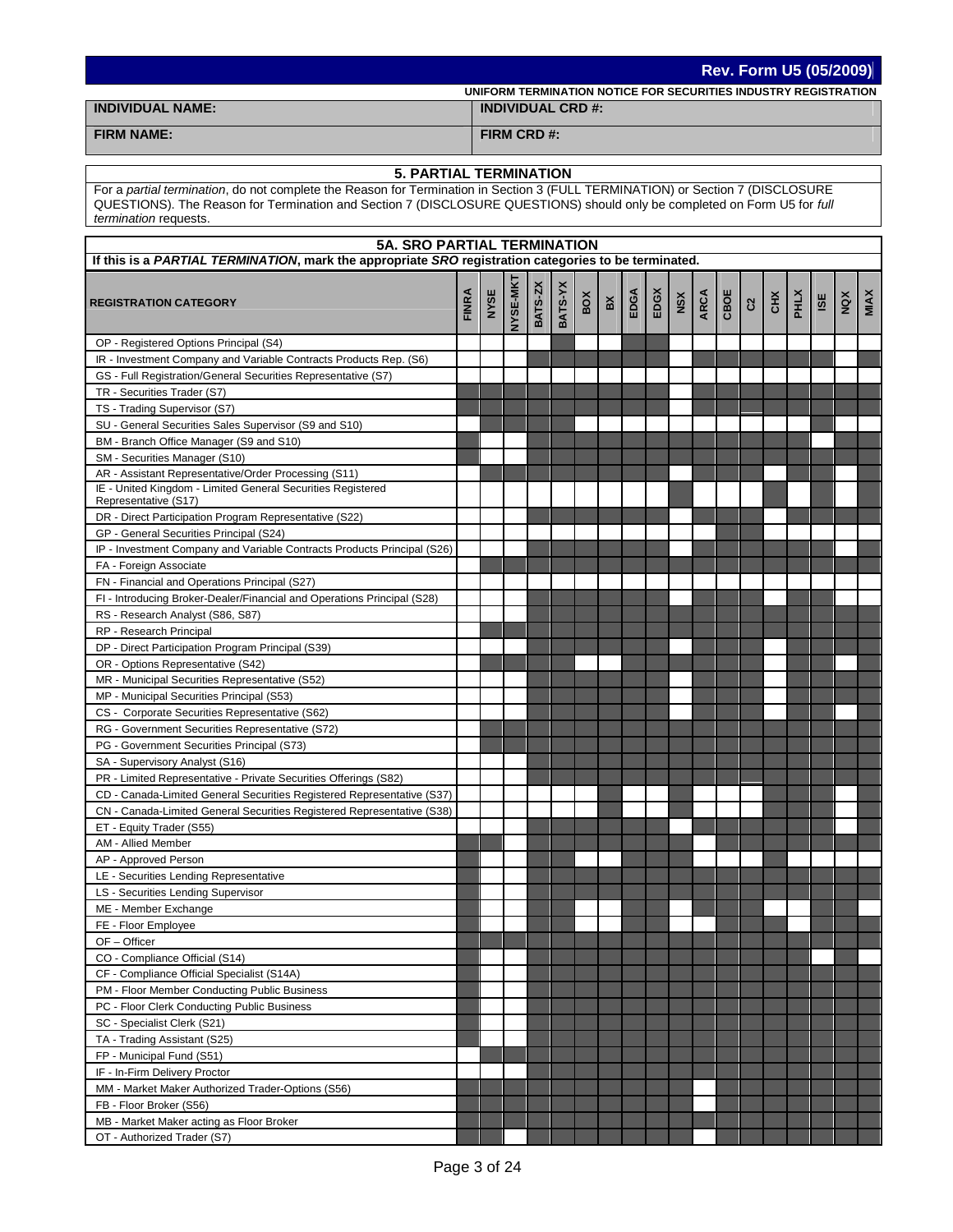|                                                   |              |      |             |                    |                          |                                                                 |  |                                                                                                                           |  |                |               | <b>Rev. Form U5 (05/2009)</b> |     |     |             |
|---------------------------------------------------|--------------|------|-------------|--------------------|--------------------------|-----------------------------------------------------------------|--|---------------------------------------------------------------------------------------------------------------------------|--|----------------|---------------|-------------------------------|-----|-----|-------------|
|                                                   |              |      |             |                    |                          | UNIFORM TERMINATION NOTICE FOR SECURITIES INDUSTRY REGISTRATION |  |                                                                                                                           |  |                |               |                               |     |     |             |
| <b>INDIVIDUAL NAME:</b>                           |              |      |             |                    | <b>INDIVIDUAL CRD #:</b> |                                                                 |  |                                                                                                                           |  |                |               |                               |     |     |             |
| <b>FIRM NAME:</b>                                 |              |      | FIRM CRD #: |                    |                          |                                                                 |  |                                                                                                                           |  |                |               |                               |     |     |             |
|                                                   |              |      |             |                    |                          |                                                                 |  |                                                                                                                           |  |                |               |                               |     |     |             |
|                                                   |              |      |             |                    |                          |                                                                 |  |                                                                                                                           |  |                |               |                               |     |     |             |
|                                                   |              |      | NYSE-MKT    |                    |                          |                                                                 |  |                                                                                                                           |  |                |               |                               |     |     |             |
|                                                   | <b>FINRA</b> | NYSE |             | BATS-ZX<br>BATS-YX |                          | $\frac{3}{9}$ $\frac{1}{9}$                                     |  | $\begin{array}{c c}\n\text{EDA} \\ \hline\n\text{EDA} \\ \hline\n\text{MRA} \\ \hline\n\text{ARA} \\ \hline\n\end{array}$ |  | $rac{BC}{c^2}$ | $\frac{1}{2}$ |                               | ISE | NQX | <b>MIAX</b> |
|                                                   |              |      |             |                    |                          |                                                                 |  |                                                                                                                           |  |                |               |                               |     |     |             |
| <b>REGISTRATION CATEGORY</b>                      |              |      |             |                    |                          |                                                                 |  |                                                                                                                           |  |                |               |                               |     |     |             |
| MT - Market Maker Authorized Trader-Equities (S7) |              |      |             |                    |                          |                                                                 |  |                                                                                                                           |  |                |               |                               |     |     |             |
| IB - Investment Banking Representative (S79)      |              |      |             |                    |                          |                                                                 |  |                                                                                                                           |  |                |               |                               |     |     |             |
| OS - Operations Professional (S99)                |              |      |             |                    |                          |                                                                 |  |                                                                                                                           |  |                |               |                               |     |     |             |
| AF - Floor Broker - Options (S56)                 |              |      |             |                    |                          |                                                                 |  |                                                                                                                           |  |                |               |                               |     |     |             |
| AO - Market Maker - Options (S56)                 |              |      |             |                    |                          |                                                                 |  |                                                                                                                           |  |                |               |                               |     |     |             |
| AC - Floor Clerk-Options                          |              |      |             |                    |                          |                                                                 |  |                                                                                                                           |  |                |               |                               |     |     |             |
| CT - Proprietary Trader Compliance Officer (S14)  |              |      |             |                    |                          |                                                                 |  |                                                                                                                           |  |                |               |                               |     |     |             |
| PT - Proprietary Trader (S56)                     |              |      |             |                    |                          |                                                                 |  |                                                                                                                           |  |                |               |                               |     |     |             |
| TP - Proprietary Trader Principal (S24)           |              |      |             |                    |                          |                                                                 |  |                                                                                                                           |  |                |               |                               |     |     |             |
| (Paper Form Only)<br>Other                        |              |      |             |                    |                          |                                                                 |  |                                                                                                                           |  |                |               |                               |     |     |             |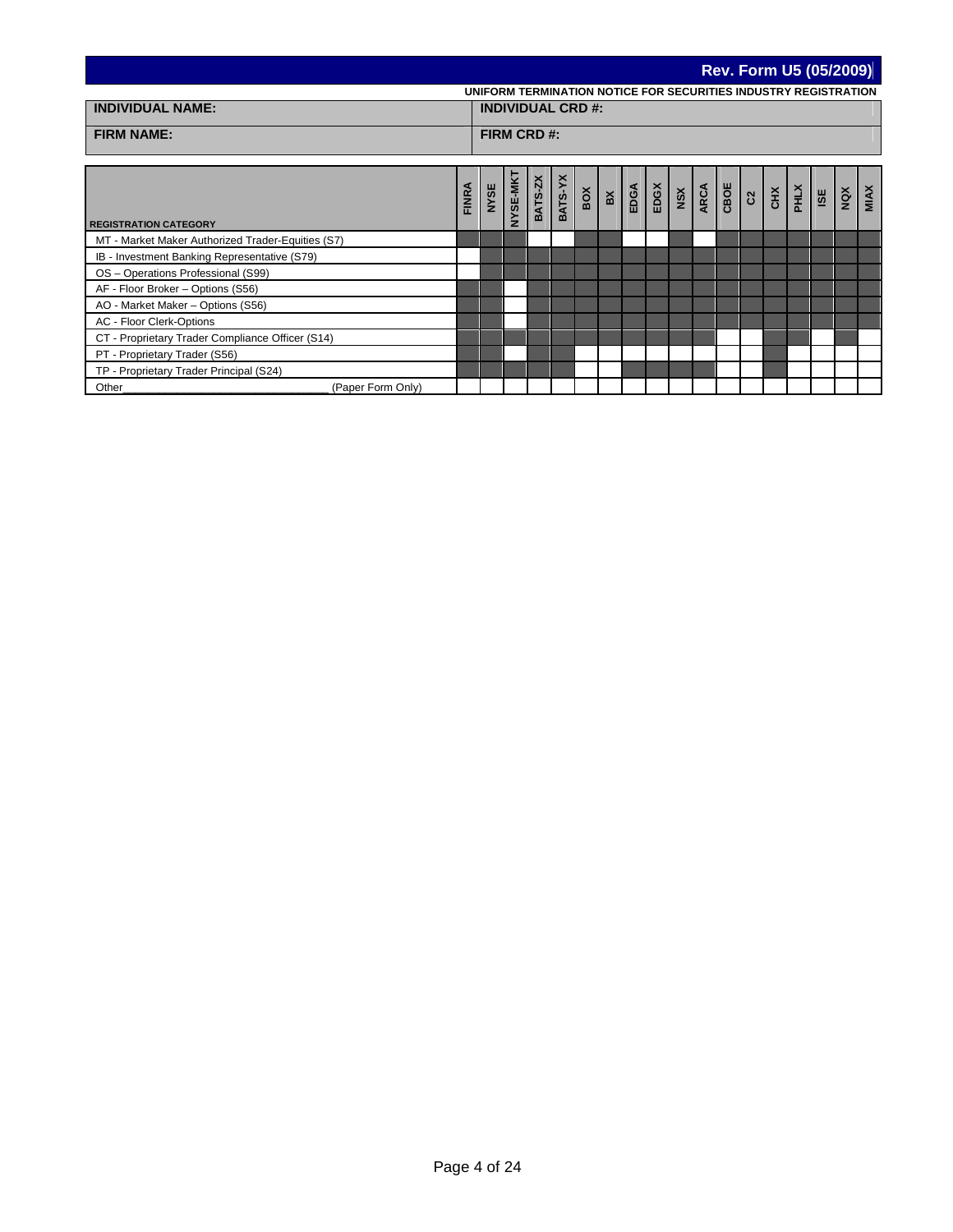|                         | <b>Rev. Form U5 (05/2009)</b>                                   |
|-------------------------|-----------------------------------------------------------------|
|                         | UNIFORM TERMINATION NOTICE FOR SECURITIES INDUSTRY REGISTRATION |
| <b>INDIVIDUAL NAME:</b> | <b>INDIVIDUAL CRD #:</b>                                        |
| <b>FIRM NAME:</b>       | FIRM CRD #:                                                     |
|                         |                                                                 |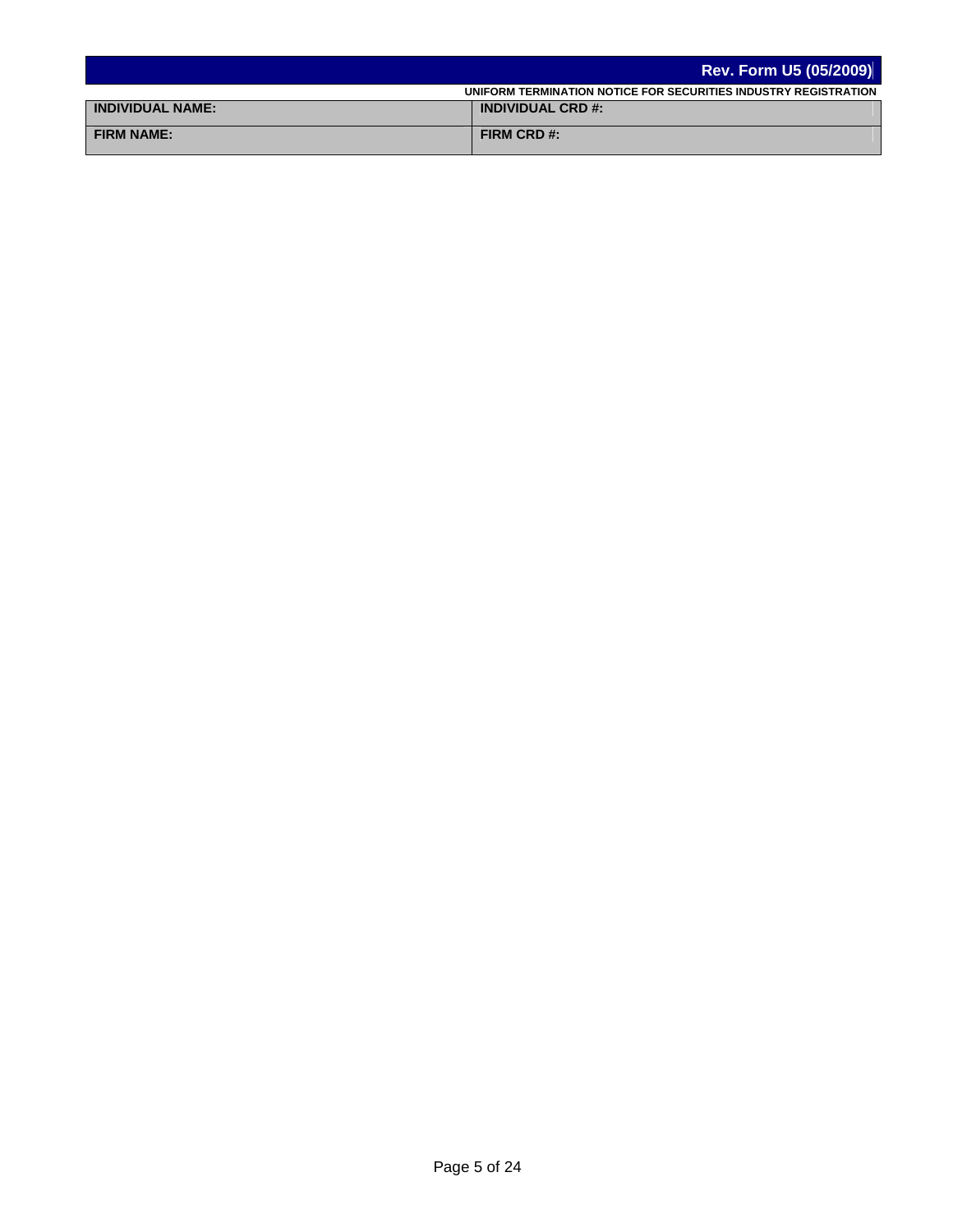**Rev. Form U5 (05/2009)**

| UNIFORM TERMINATION NOTICE FOR SECURITIES INDUSTRY REGISTRATION |  |
|-----------------------------------------------------------------|--|
|                                                                 |  |

**INDIVIDUAL NAME: INDIVIDUAL CRD #:**

**FIRM NAME: FIRM CRD #:**

| <b>5B. JURISDICTION PARTIAL TERMINATION</b>                                                                                                                                                                                                                                                                                                                                                                                                                                                                  |                                                                                         |    |                              |    |           |                                                                                                                        |    |                             |                             |                                       |  |                       |
|--------------------------------------------------------------------------------------------------------------------------------------------------------------------------------------------------------------------------------------------------------------------------------------------------------------------------------------------------------------------------------------------------------------------------------------------------------------------------------------------------------------|-----------------------------------------------------------------------------------------|----|------------------------------|----|-----------|------------------------------------------------------------------------------------------------------------------------|----|-----------------------------|-----------------------------|---------------------------------------|--|-----------------------|
| Check appropriate jurisdiction(s) for broker-dealer agent (AG) and/or investment adviser representative (RA) termination.                                                                                                                                                                                                                                                                                                                                                                                    |                                                                                         |    |                              |    |           |                                                                                                                        |    |                             |                             |                                       |  |                       |
| <b>JURISDICTION</b>                                                                                                                                                                                                                                                                                                                                                                                                                                                                                          | AG                                                                                      | RA | <b>JURISDICTION</b>          | AG | <b>RA</b> | <b>JURISDICTION</b>                                                                                                    | AG | <b>RA</b>                   | <b>JURISDICTION</b>         |                                       |  | AG RA                 |
| Alabama                                                                                                                                                                                                                                                                                                                                                                                                                                                                                                      |                                                                                         |    | Illinois                     |    |           | Montana                                                                                                                |    |                             | Puerto Rico                 |                                       |  |                       |
| Alaska                                                                                                                                                                                                                                                                                                                                                                                                                                                                                                       |                                                                                         |    | Indiana                      |    |           | Nebraska                                                                                                               |    |                             | Rhode Island                |                                       |  |                       |
| Arizona                                                                                                                                                                                                                                                                                                                                                                                                                                                                                                      |                                                                                         |    | Iowa                         |    |           | Nevada                                                                                                                 |    |                             | South Carolina              |                                       |  |                       |
| Arkansas                                                                                                                                                                                                                                                                                                                                                                                                                                                                                                     |                                                                                         |    | Kansas                       |    |           | New Hampshire                                                                                                          |    |                             | South Dakota                |                                       |  |                       |
| California                                                                                                                                                                                                                                                                                                                                                                                                                                                                                                   |                                                                                         |    | Kentucky                     |    |           | New Jersey                                                                                                             |    |                             | Tennessee                   |                                       |  |                       |
| Colorado                                                                                                                                                                                                                                                                                                                                                                                                                                                                                                     |                                                                                         |    | Louisiana                    |    |           | New Mexico                                                                                                             |    |                             | Texas                       |                                       |  |                       |
| Connecticut                                                                                                                                                                                                                                                                                                                                                                                                                                                                                                  |                                                                                         |    | Maine                        |    |           | New York                                                                                                               |    |                             | Utah                        |                                       |  |                       |
| Delaware                                                                                                                                                                                                                                                                                                                                                                                                                                                                                                     |                                                                                         |    | Maryland                     |    |           | North Carolina                                                                                                         |    |                             | Vermont                     |                                       |  |                       |
| District of Columbia                                                                                                                                                                                                                                                                                                                                                                                                                                                                                         |                                                                                         |    | Massachusetts                |    |           | North Dakota                                                                                                           |    |                             | Virgin Islands              |                                       |  |                       |
| Florida                                                                                                                                                                                                                                                                                                                                                                                                                                                                                                      |                                                                                         |    | Michigan                     |    |           | Ohio                                                                                                                   |    |                             | Virginia                    |                                       |  |                       |
| Georgia                                                                                                                                                                                                                                                                                                                                                                                                                                                                                                      |                                                                                         |    | Minnesota                    |    |           | Oklahoma                                                                                                               |    | $\mathcal{L}_{\mathcal{A}}$ | Washington                  |                                       |  |                       |
| Hawaii                                                                                                                                                                                                                                                                                                                                                                                                                                                                                                       |                                                                                         |    | Mississippi                  |    |           | Oregon                                                                                                                 |    |                             | West Virginia               |                                       |  |                       |
| Idaho                                                                                                                                                                                                                                                                                                                                                                                                                                                                                                        |                                                                                         |    | Missouri                     |    |           | Pennsylvania                                                                                                           |    |                             | Wisconsin                   |                                       |  |                       |
|                                                                                                                                                                                                                                                                                                                                                                                                                                                                                                              |                                                                                         |    |                              |    |           |                                                                                                                        |    |                             | Wyoming                     |                                       |  |                       |
|                                                                                                                                                                                                                                                                                                                                                                                                                                                                                                              |                                                                                         |    |                              |    |           | AGENT OF THE ISSUER REGISTRATION (AI) Indicate 2 letter jurisdiction code(s):                                          |    |                             |                             |                                       |  |                       |
|                                                                                                                                                                                                                                                                                                                                                                                                                                                                                                              |                                                                                         |    |                              |    |           |                                                                                                                        |    |                             |                             |                                       |  |                       |
|                                                                                                                                                                                                                                                                                                                                                                                                                                                                                                              |                                                                                         |    |                              |    |           | <b>6. AFFILIATED FIRM TERMINATION</b>                                                                                  |    |                             |                             |                                       |  |                       |
| $O_{NQ}$<br>Is this a multiple termination with one or more firms affiliated with the filing firm? $\mathbf{U}$ Ye s<br>If "yes" to the above question and the termination requests for the filing firm are identical to the termination requests of each affiliated firm, then mark the same termination request for<br>each affiliate. If the termination requests of the affiliated firm(s) differ from those of the filing firm, complete the SRO and/or jurisdiction sections for each affiliated firm. |                                                                                         |    |                              |    |           |                                                                                                                        |    |                             |                             |                                       |  |                       |
| AFFILIATED FIRM  CRD #:                                                                                                                                                                                                                                                                                                                                                                                                                                                                                      |                                                                                         |    | <i>AFFILIATED FIRM</i> NAME: |    |           |                                                                                                                        |    |                             |                             | <i>AFFILIATED FIRM B</i> ILLING CODE: |  |                       |
|                                                                                                                                                                                                                                                                                                                                                                                                                                                                                                              |                                                                                         |    |                              |    |           |                                                                                                                        |    |                             |                             |                                       |  |                       |
| <b>Office of Employment Address:</b>                                                                                                                                                                                                                                                                                                                                                                                                                                                                         |                                                                                         |    |                              |    |           |                                                                                                                        |    |                             |                             |                                       |  |                       |
| <b>ORegistered</b>                                                                                                                                                                                                                                                                                                                                                                                                                                                                                           |                                                                                         |    |                              |    |           | CRD BRANCH #: NYSE BRANCH CODE#: FIRM BILLING CODE: O Located At                                                       |    |                             |                             | <b>START DATE: END DATE:</b>          |  |                       |
| <b>ONon-Registered</b>                                                                                                                                                                                                                                                                                                                                                                                                                                                                                       |                                                                                         |    |                              |    |           |                                                                                                                        |    |                             | $\mathbf 0$ Supervised From |                                       |  |                       |
| <b>OFFICE OF EMPLOYMENT ADDRESS STREET 1:</b>                                                                                                                                                                                                                                                                                                                                                                                                                                                                |                                                                                         |    |                              |    |           | CITY:                                                                                                                  |    |                             |                             | <b>STATE:</b>                         |  |                       |
|                                                                                                                                                                                                                                                                                                                                                                                                                                                                                                              |                                                                                         |    |                              |    |           |                                                                                                                        |    |                             |                             |                                       |  |                       |
| <b>OFFICE OF EMPLOYMENT ADDRESS STREET 2:</b>                                                                                                                                                                                                                                                                                                                                                                                                                                                                |                                                                                         |    |                              |    |           | <b>COUNTRY:</b>                                                                                                        |    |                             |                             | <b>POSTAL CODE:</b>                   |  |                       |
|                                                                                                                                                                                                                                                                                                                                                                                                                                                                                                              |                                                                                         |    |                              |    |           | <b>Private Residence Check Box:</b> If the Office of Employment address is a private residence, check this box. $\Box$ |    |                             |                             |                                       |  |                       |
| ORegistered                                                                                                                                                                                                                                                                                                                                                                                                                                                                                                  |                                                                                         |    |                              |    |           | CRD BRANCH #: NYSE BRANCH CODE#: FIRM BILLING CODE: O Located At                                                       |    |                             |                             | START DATE: END DATE:                 |  |                       |
| ONon-Registered                                                                                                                                                                                                                                                                                                                                                                                                                                                                                              |                                                                                         |    |                              |    |           |                                                                                                                        |    |                             | O Supervised From           |                                       |  |                       |
| <b>OFFICE OF EMPLOYMENT ADDRESS STREET 1:</b>                                                                                                                                                                                                                                                                                                                                                                                                                                                                |                                                                                         |    |                              |    |           | CITY:                                                                                                                  |    |                             |                             | STATE:                                |  |                       |
|                                                                                                                                                                                                                                                                                                                                                                                                                                                                                                              | <b>OFFICE OF EMPLOYMENT ADDRESS STREET 2:</b><br><b>COUNTRY:</b><br><b>POSTAL CODE:</b> |    |                              |    |           |                                                                                                                        |    |                             |                             |                                       |  |                       |
|                                                                                                                                                                                                                                                                                                                                                                                                                                                                                                              |                                                                                         |    |                              |    |           | Private Residence Check Box: If the Office of Employment address is a private residence, check this box. $\Box$        |    |                             |                             |                                       |  |                       |
| <b>ORegistered</b>                                                                                                                                                                                                                                                                                                                                                                                                                                                                                           |                                                                                         |    |                              |    |           | CRD BRANCH #: NYSE BRANCH CODE#: FIRM BILLING CODE: O Located At                                                       |    |                             |                             |                                       |  | START DATE: END DATE: |
| ONon-Registered                                                                                                                                                                                                                                                                                                                                                                                                                                                                                              |                                                                                         |    |                              |    |           |                                                                                                                        |    |                             | $ O$ Supervised From        |                                       |  |                       |
| <b>OFFICE OF EMPLOYMENT ADDRESS STREET 1:</b>                                                                                                                                                                                                                                                                                                                                                                                                                                                                |                                                                                         |    |                              |    |           | CITY:                                                                                                                  |    |                             | <b>STATE:</b>               |                                       |  |                       |
|                                                                                                                                                                                                                                                                                                                                                                                                                                                                                                              | <b>OFFICE OF EMPLOYMENT ADDRESS STREET 2:</b><br><b>COUNTRY:</b><br><b>POSTAL CODE:</b> |    |                              |    |           |                                                                                                                        |    |                             |                             |                                       |  |                       |
|                                                                                                                                                                                                                                                                                                                                                                                                                                                                                                              |                                                                                         |    |                              |    |           |                                                                                                                        |    |                             |                             |                                       |  |                       |
| <b>Private Residence Check Box:</b> If the Office of Employment address is a private residence, check this box. $\Box$                                                                                                                                                                                                                                                                                                                                                                                       |                                                                                         |    |                              |    |           |                                                                                                                        |    |                             |                             |                                       |  |                       |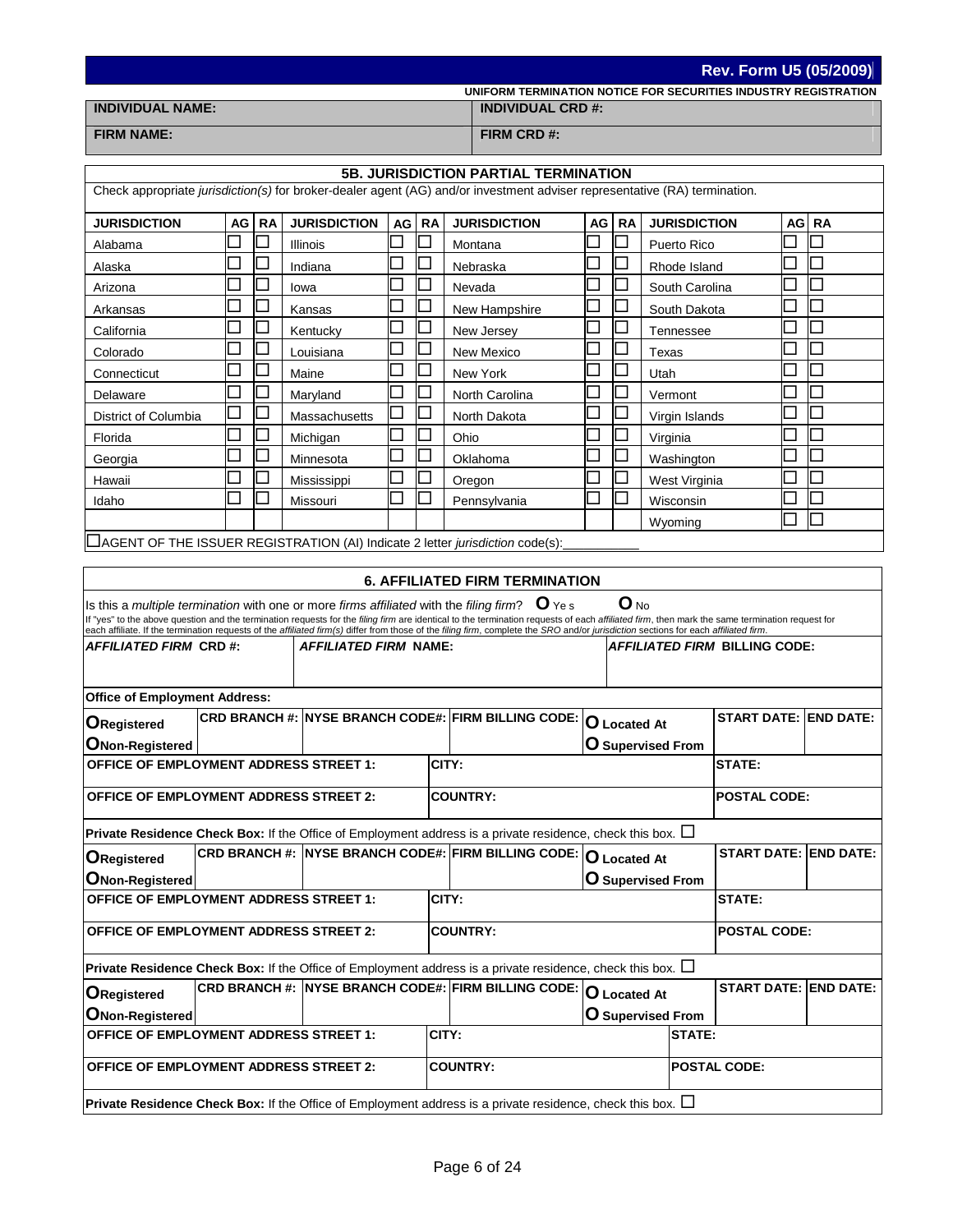|     | Rev. Form U5 (05/2009) |                                                                                                                                                                                                                                                                                                                                                                                                    |                                                                                                                                                                                                                                                                                                                                                                                                                             |     |             |  |  |  |  |  |
|-----|------------------------|----------------------------------------------------------------------------------------------------------------------------------------------------------------------------------------------------------------------------------------------------------------------------------------------------------------------------------------------------------------------------------------------------|-----------------------------------------------------------------------------------------------------------------------------------------------------------------------------------------------------------------------------------------------------------------------------------------------------------------------------------------------------------------------------------------------------------------------------|-----|-------------|--|--|--|--|--|
|     |                        |                                                                                                                                                                                                                                                                                                                                                                                                    | UNIFORM TERMINATION NOTICE FOR SECURITIES INDUSTRY REGISTRATION                                                                                                                                                                                                                                                                                                                                                             |     |             |  |  |  |  |  |
|     |                        | <b>INDIVIDUAL NAME:</b>                                                                                                                                                                                                                                                                                                                                                                            | <b>INDIVIDUAL CRD #:</b>                                                                                                                                                                                                                                                                                                                                                                                                    |     |             |  |  |  |  |  |
|     | <b>FIRM NAME:</b>      |                                                                                                                                                                                                                                                                                                                                                                                                    | FIRM CRD #:                                                                                                                                                                                                                                                                                                                                                                                                                 |     |             |  |  |  |  |  |
|     |                        |                                                                                                                                                                                                                                                                                                                                                                                                    | <b>7. DISCLOSURE QUESTIONS</b>                                                                                                                                                                                                                                                                                                                                                                                              |     |             |  |  |  |  |  |
|     |                        |                                                                                                                                                                                                                                                                                                                                                                                                    | IF THE ANSWER TO ANY OF THE FOLLOWING QUESTIONS IN SECTION 7 IS 'YES', COMPLETE DETAILS OF ALL EVENTS OR                                                                                                                                                                                                                                                                                                                    |     |             |  |  |  |  |  |
|     |                        |                                                                                                                                                                                                                                                                                                                                                                                                    | PROCEEDINGS ON APPROPRIATE DRP(s). IF THE INFORMATION IN SECTION 7 HAS ALREADY BEEN REPORTED ON FORM<br>U4 OR FORM U5, DO NOT RESUBMIT DRPs FOR THESE ITEMS. REFER TO THE EXPLANATION OF TERMS SECTION OF FORM                                                                                                                                                                                                              |     |             |  |  |  |  |  |
|     |                        | <b>U5 INSTRUCTIONS FOR EXPLANATION OF ITALICIZED WORDS.</b>                                                                                                                                                                                                                                                                                                                                        |                                                                                                                                                                                                                                                                                                                                                                                                                             |     |             |  |  |  |  |  |
|     |                        | Disclosure Certification Checkbox (optional): $\Box$                                                                                                                                                                                                                                                                                                                                               |                                                                                                                                                                                                                                                                                                                                                                                                                             |     |             |  |  |  |  |  |
|     |                        | Note: Use of "Disclosure Certification Checkbox" is optional.                                                                                                                                                                                                                                                                                                                                      | By selecting the Disclosure Certification Checkbox, the firm certifies that (1) there is no additional information to be reported at this time;<br>(2) details relating to Questions 7A, 7C, 7D and 7E have been previously reported on behalf of the individual via Form U4 and/or<br>amendments to Form U4 (if applicable); and (3) updated information will be provided, if needed, as it becomes available to the firm. |     |             |  |  |  |  |  |
|     |                        |                                                                                                                                                                                                                                                                                                                                                                                                    |                                                                                                                                                                                                                                                                                                                                                                                                                             | Yes | No          |  |  |  |  |  |
|     |                        | <b>Investigation Disclosure</b>                                                                                                                                                                                                                                                                                                                                                                    |                                                                                                                                                                                                                                                                                                                                                                                                                             |     |             |  |  |  |  |  |
| 7A. |                        | Currently is, or at termination was, the individual the subject of an investigation or proceeding by a domestic or foreign<br>details of an <i>investigation</i> on an Investigation Disclosure Reporting Page and details regarding a <i>proceeding</i> on a<br>Regulatory Action Disclosure Reporting Page.)                                                                                     | governmental body or self-regulatory organization with jurisdiction over investment-related businesses? (Note: Provide                                                                                                                                                                                                                                                                                                      | O   | O           |  |  |  |  |  |
|     |                        | <b>Internal Review Disclosure</b>                                                                                                                                                                                                                                                                                                                                                                  |                                                                                                                                                                                                                                                                                                                                                                                                                             |     |             |  |  |  |  |  |
| 7B. |                        | Currently is, or at termination was, the individual under internal review for fraud or wrongful taking of property, or<br>violating investment-related statutes, regulations, rules or industry standards of conduct?                                                                                                                                                                              |                                                                                                                                                                                                                                                                                                                                                                                                                             | O   | O           |  |  |  |  |  |
|     |                        | <b>Criminal Disclosure</b>                                                                                                                                                                                                                                                                                                                                                                         |                                                                                                                                                                                                                                                                                                                                                                                                                             |     |             |  |  |  |  |  |
| 7C. |                        | While employed by or associated with your firm, or in connection with events that occurred while the individual was                                                                                                                                                                                                                                                                                |                                                                                                                                                                                                                                                                                                                                                                                                                             |     |             |  |  |  |  |  |
|     |                        | employed by or associated with your firm, was the individual:                                                                                                                                                                                                                                                                                                                                      |                                                                                                                                                                                                                                                                                                                                                                                                                             |     |             |  |  |  |  |  |
|     | 1.                     | convicted of or did the individual plead guilty or nolo contendere ("no contest") in a domestic, foreign or military<br>court to any felony?                                                                                                                                                                                                                                                       |                                                                                                                                                                                                                                                                                                                                                                                                                             | O   | O           |  |  |  |  |  |
|     | 2.                     | charged with any felony?                                                                                                                                                                                                                                                                                                                                                                           |                                                                                                                                                                                                                                                                                                                                                                                                                             | O   | O           |  |  |  |  |  |
|     | 3.                     | convicted of or did the individual plead guilty or nolo contendere ("no contest") in a domestic, foreign or military<br>or omissions, wrongful taking of property, bribery, perjury, forgery, counterfeiting, extortion, or a conspiracy to<br>commit any of these offenses?                                                                                                                       | court to a misdemeanor involving: investments or an investment-related business, or any fraud, false statements                                                                                                                                                                                                                                                                                                             | O   | O           |  |  |  |  |  |
|     | 4.                     | charged with a misdemeanor specified in item 7(C)(3)?                                                                                                                                                                                                                                                                                                                                              |                                                                                                                                                                                                                                                                                                                                                                                                                             | O   | O           |  |  |  |  |  |
|     |                        | <b>Regulatory Action Disclosure</b>                                                                                                                                                                                                                                                                                                                                                                |                                                                                                                                                                                                                                                                                                                                                                                                                             |     |             |  |  |  |  |  |
| 7D. |                        | While employed by or associated with your firm, or in connection with events that occurred while the individual was<br>employed by or associated with your firm, was the individual involved in any disciplinary action by a domestic or<br>foreign governmental body or self-regulatory organization (other than those designated as a "minor rule violation"<br>businesses?                      | under a plan approved by the U.S. Securities and Exchange Commission) with jurisdiction over the <i>investment-related</i>                                                                                                                                                                                                                                                                                                  | O   | O           |  |  |  |  |  |
|     |                        | <b>Customer Complaint/Arbitration/Civil Litigation Disclosure</b>                                                                                                                                                                                                                                                                                                                                  |                                                                                                                                                                                                                                                                                                                                                                                                                             |     |             |  |  |  |  |  |
| 7E. | 1.                     | In connection with events that occurred while the individual was employed by or associated with your firm, was<br>the individual named as a respondent/defendant in an <i>investment-related</i> , consumer-initiated arbitration or civil<br>litigation which alleged that the individual was <i>involved</i> in one or more sales practice violations and which:<br>is still pending, or;<br>(a) |                                                                                                                                                                                                                                                                                                                                                                                                                             | O   | O           |  |  |  |  |  |
|     |                        | resulted in an arbitration award or civil judgment against the individual, regardless of amount, or;<br>(b)                                                                                                                                                                                                                                                                                        |                                                                                                                                                                                                                                                                                                                                                                                                                             | O   | $\mathbf O$ |  |  |  |  |  |
|     |                        | was settled, prior to 05/18/2009, for an amount of \$10,000 or more, or;<br>(c)                                                                                                                                                                                                                                                                                                                    |                                                                                                                                                                                                                                                                                                                                                                                                                             | O   | O           |  |  |  |  |  |
|     |                        | was settled, on or after 05/18/2009, for an amount of \$15,000 or more?<br>(d)                                                                                                                                                                                                                                                                                                                     |                                                                                                                                                                                                                                                                                                                                                                                                                             | O   | O           |  |  |  |  |  |
|     | 2.                     | In connection with events that occurred while the individual was employed by or associated with your firm, was<br>the individual the subject of an investment-related, consumer-initiated (written or oral) complaint, which alleged<br>that the individual was involved in one or more sales practice violations, and which                                                                       |                                                                                                                                                                                                                                                                                                                                                                                                                             |     |             |  |  |  |  |  |
|     |                        | was settled, prior to 05/18/2009, for an amount of \$10,000 or more, or;<br>(a)                                                                                                                                                                                                                                                                                                                    |                                                                                                                                                                                                                                                                                                                                                                                                                             | O   | O           |  |  |  |  |  |
|     |                        | was settled, on or after 05/18/2009, for an amount of \$15,000 or more?<br>(b)                                                                                                                                                                                                                                                                                                                     |                                                                                                                                                                                                                                                                                                                                                                                                                             | O   | Ο           |  |  |  |  |  |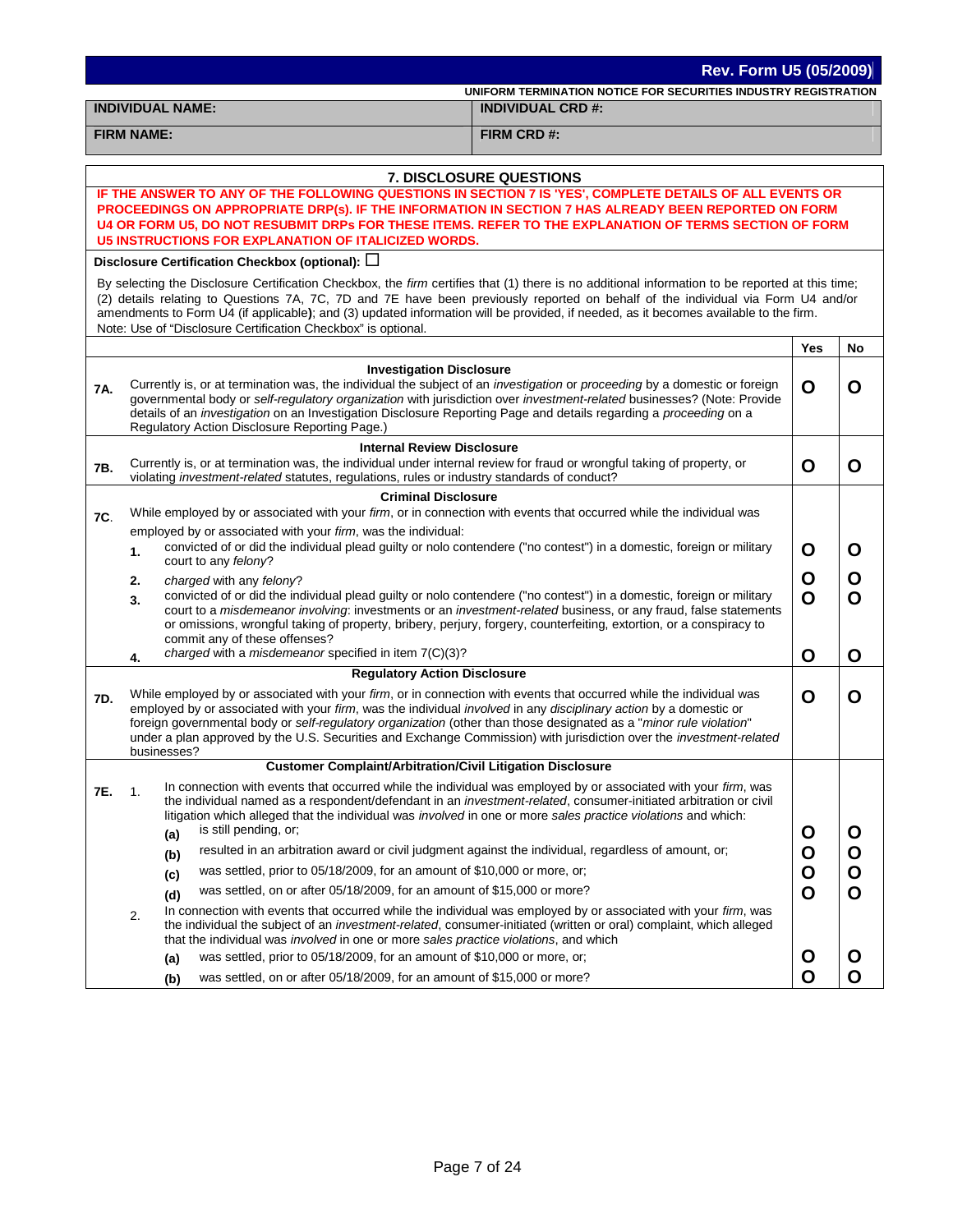**UNIFORM TERMINATION NOTICE FOR SECURITIES INDUSTRY REGISTRATION INDIVIDUAL NAME: INDIVIDUAL CRD #:**

# **FIRM NAME: FIRM CRD #:**

| 7. DISCLOSURE QUESTIONS (CONTINUED) |    |                                                                                                                                                                                                                                                                                                                                                                                                                                                                                                                                                                                                                                                                                                                                                                                                                                 |            |           |  |  |  |  |  |  |
|-------------------------------------|----|---------------------------------------------------------------------------------------------------------------------------------------------------------------------------------------------------------------------------------------------------------------------------------------------------------------------------------------------------------------------------------------------------------------------------------------------------------------------------------------------------------------------------------------------------------------------------------------------------------------------------------------------------------------------------------------------------------------------------------------------------------------------------------------------------------------------------------|------------|-----------|--|--|--|--|--|--|
|                                     |    |                                                                                                                                                                                                                                                                                                                                                                                                                                                                                                                                                                                                                                                                                                                                                                                                                                 | <b>Yes</b> | <b>No</b> |  |  |  |  |  |  |
|                                     | 3. | In connection with events that occurred while the individual was employed by or associated with your<br>firm, was the individual the subject of an investment-related, consumer-initiated, written complaint, not<br>otherwise reported under questions 7(E)(2) above, which:<br>would be reportable under question 14(3)(a) on Form U4, if the individual were still employed by<br>(a)<br>your firm, but which has not previously been reported on the individual's Form U4 by your firm; or<br>would be reportable under question 14(3)(b) on Form U4, if the individual were still employed by<br>(b)<br>your firm, but which has not previously been reported on the individual's Form U4 by your firm.<br>Answer questions (4) and (5) below only for arbitration claims or civil litigation filed on or after 05/18/2009 | O<br>O     | O<br>O    |  |  |  |  |  |  |
|                                     | 4. | In connection with events that occurred while the individual was employed by or associated with your<br>firm, was the individual the subject of an investment-related, consumer-initiated, arbitration claim or civil<br>litigation which alleged that the individual was <i>involved</i> in one or more sales practice violations, and<br>which:<br>was settled for an amount of \$15,000 or more, or;<br>(a)                                                                                                                                                                                                                                                                                                                                                                                                                  | O          | O         |  |  |  |  |  |  |
|                                     |    | (b)<br>resulted in an arbitration award of civil judgment against any named respondent(s)/defendant(s),                                                                                                                                                                                                                                                                                                                                                                                                                                                                                                                                                                                                                                                                                                                         |            |           |  |  |  |  |  |  |
|                                     | 5. | regardless of amount?<br>In connection with events that occurred while the individual was employed by or associated with your<br>firm, was the individual the subject of an investment-related, consumer-initiated, arbitration claim or civil<br>litigation not otherwise reported under question 7E(4) above, which:                                                                                                                                                                                                                                                                                                                                                                                                                                                                                                          | O          | O         |  |  |  |  |  |  |
|                                     |    | would be reportable under question 14(5)(a) on Form U4, if the individual were still employed by<br>(a)<br>your firm, but which has not previously been reported on the individual's Form U4 by your firm; or                                                                                                                                                                                                                                                                                                                                                                                                                                                                                                                                                                                                                   | O          | O         |  |  |  |  |  |  |
|                                     |    | (b)<br>would be reportable under question 14(5)(b) on Form U4, if the individual were still employed by<br>your firm, but which has not previously been reported on the individual's Form U4 by your firm.                                                                                                                                                                                                                                                                                                                                                                                                                                                                                                                                                                                                                      | O          | O         |  |  |  |  |  |  |
|                                     |    | <b>Termination Disclosure</b>                                                                                                                                                                                                                                                                                                                                                                                                                                                                                                                                                                                                                                                                                                                                                                                                   |            |           |  |  |  |  |  |  |
| 7F.                                 |    | Did the individual voluntarily resign from your firm, or was the individual discharged or permitted to resign from<br>your firm, after allegations were made that accused the individual of:                                                                                                                                                                                                                                                                                                                                                                                                                                                                                                                                                                                                                                    |            |           |  |  |  |  |  |  |
|                                     | 1. | violating <i>investment-related</i> statutes, regulations, rules or industry standards of conduct?                                                                                                                                                                                                                                                                                                                                                                                                                                                                                                                                                                                                                                                                                                                              | O          | O         |  |  |  |  |  |  |
|                                     | 2. | fraud or the wrongful taking of property?                                                                                                                                                                                                                                                                                                                                                                                                                                                                                                                                                                                                                                                                                                                                                                                       | O          | O         |  |  |  |  |  |  |
|                                     | 3. | failure to supervise in connection with <i>investment-related</i> statutes, regulations, rules or industry<br>O<br>O<br>standards of conduct?                                                                                                                                                                                                                                                                                                                                                                                                                                                                                                                                                                                                                                                                                   |            |           |  |  |  |  |  |  |

### **8. SIGNATURE**

| <b>Please Read Carefully</b>                                                                                                                  |  |  |  |  |  |  |
|-----------------------------------------------------------------------------------------------------------------------------------------------|--|--|--|--|--|--|
| All signatures required on this Form U5 filing must be made in this section.                                                                  |  |  |  |  |  |  |
| A "Signature" includes a manual signature or an electronically transmitted equivalent. For purposes of an electronic form filing, a signature |  |  |  |  |  |  |
| is effected by typing a name in the designated signature field. By typing a name in this field, the signatory acknowledges and represents     |  |  |  |  |  |  |
| that the entry constitutes in every way, use, or aspect, his or her legally binding signature.                                                |  |  |  |  |  |  |
| 8A. FIRM ACKNOWLEDGMENT                                                                                                                       |  |  |  |  |  |  |
| This section must be completed on all U5 form filings submitted by the <i>firm</i> .                                                          |  |  |  |  |  |  |
| 8B. INDIVIDUAL ACKNOWLEDGMENT AND CONSENT                                                                                                     |  |  |  |  |  |  |
| This section must be completed on amendment U5 form filings where the individual is submitting changes to Part II of the INTERNAL             |  |  |  |  |  |  |
| REVIEW DRP or changes to Section 2 (CURRENT RESIDENTIAL ADDRESS).                                                                             |  |  |  |  |  |  |
|                                                                                                                                               |  |  |  |  |  |  |
| -------------------------                                                                                                                     |  |  |  |  |  |  |

#### **8A. FIRM ACKNOWLEDGMENT**

**I VERIFY THE ACCURACY AND COMPLETENESS OF THE INFORMATION CONTAINED IN AND WITH THIS FORM.**  $\mathcal{L}_\text{max}$  and  $\mathcal{L}_\text{max}$  and  $\mathcal{L}_\text{max}$  and  $\mathcal{L}_\text{max}$  and  $\mathcal{L}_\text{max}$ Person to contact for further information  $\mathcal{L}_\text{max}$  and  $\mathcal{L}_\text{max}$  and  $\mathcal{L}_\text{max}$  and  $\mathcal{L}_\text{max}$  and  $\mathcal{L}_\text{max}$  and  $\mathcal{L}_\text{max}$ Telephone # of person to contact \_\_\_\_\_\_\_\_\_\_\_\_\_\_\_\_\_\_\_\_\_\_\_\_\_\_\_\_\_\_\_\_ Signature of *Appropriate Signatory* \_\_\_\_\_\_\_\_\_\_\_\_\_\_\_\_\_\_\_\_\_\_\_\_\_\_\_\_\_\_\_\_\_\_\_\_\_\_\_\_\_\_\_\_\_\_\_\_\_\_\_\_\_\_\_ Date (MM/DD/YYYY) \_\_\_\_\_\_\_\_\_\_\_\_\_\_\_\_\_\_\_\_\_\_\_\_\_\_\_\_\_\_\_\_\_\_\_\_\_\_\_\_\_\_\_\_\_\_\_\_\_\_ Type or Print Name of *Appropriate Signatory*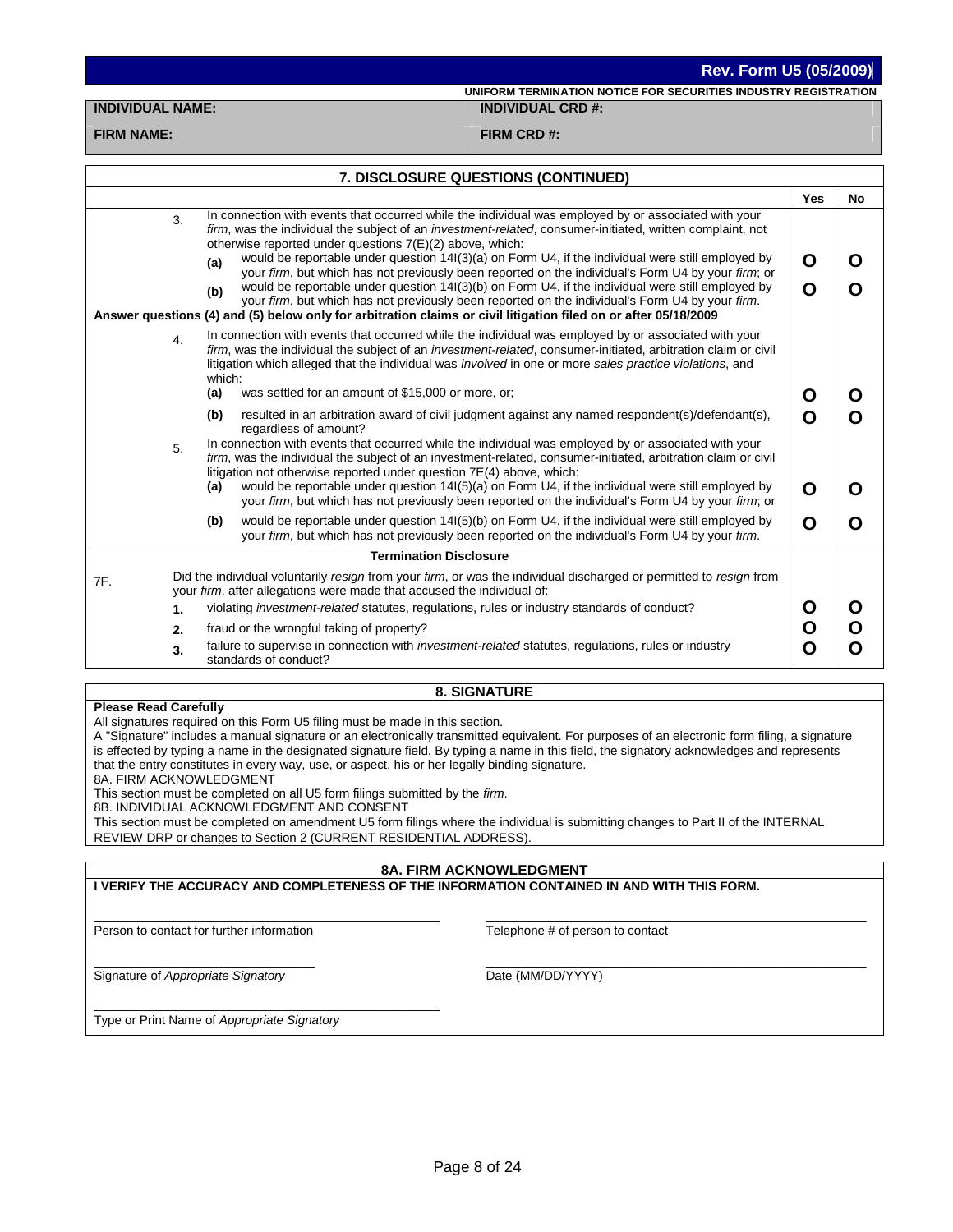|                                                                                                                                                                 | <b>Rev. Form U5 (05/2009)</b> |  |  |  |  |  |  |  |
|-----------------------------------------------------------------------------------------------------------------------------------------------------------------|-------------------------------|--|--|--|--|--|--|--|
| UNIFORM TERMINATION NOTICE FOR SECURITIES INDUSTRY REGISTRATION                                                                                                 |                               |  |  |  |  |  |  |  |
| <b>INDIVIDUAL NAME:</b>                                                                                                                                         | <b>INDIVIDUAL CRD #:</b>      |  |  |  |  |  |  |  |
| <b>FIRM NAME:</b>                                                                                                                                               | FIRM CRD #:                   |  |  |  |  |  |  |  |
|                                                                                                                                                                 |                               |  |  |  |  |  |  |  |
| <b>8B. INDIVIDUAL ACKNOWLEDGMENT AND CONSENT</b>                                                                                                                |                               |  |  |  |  |  |  |  |
| I VERIFY THE ACCURACY AND COMPLETENESS OF THE INFORMATION CONTAINED IN SECTION 2 (CURRENT RESIDENTIAL<br>ADDRESS) AND/OR IN PART II OF THE INTERNAL REVIEW DRP. |                               |  |  |  |  |  |  |  |

Individual Signature

Date (MM/DD/YYYY)

 $\mathcal{L}_\text{max}$  and  $\mathcal{L}_\text{max}$  and  $\mathcal{L}_\text{max}$  and  $\mathcal{L}_\text{max}$  and  $\mathcal{L}_\text{max}$  and  $\mathcal{L}_\text{max}$ 

Type or Print Name of Individual

\_\_\_\_\_\_\_\_\_\_\_\_\_\_\_\_\_\_\_\_\_\_\_\_\_\_\_\_\_\_\_\_

 $\mathcal{L}_\text{max}$  and  $\mathcal{L}_\text{max}$  and  $\mathcal{L}_\text{max}$  and  $\mathcal{L}_\text{max}$  and  $\mathcal{L}_\text{max}$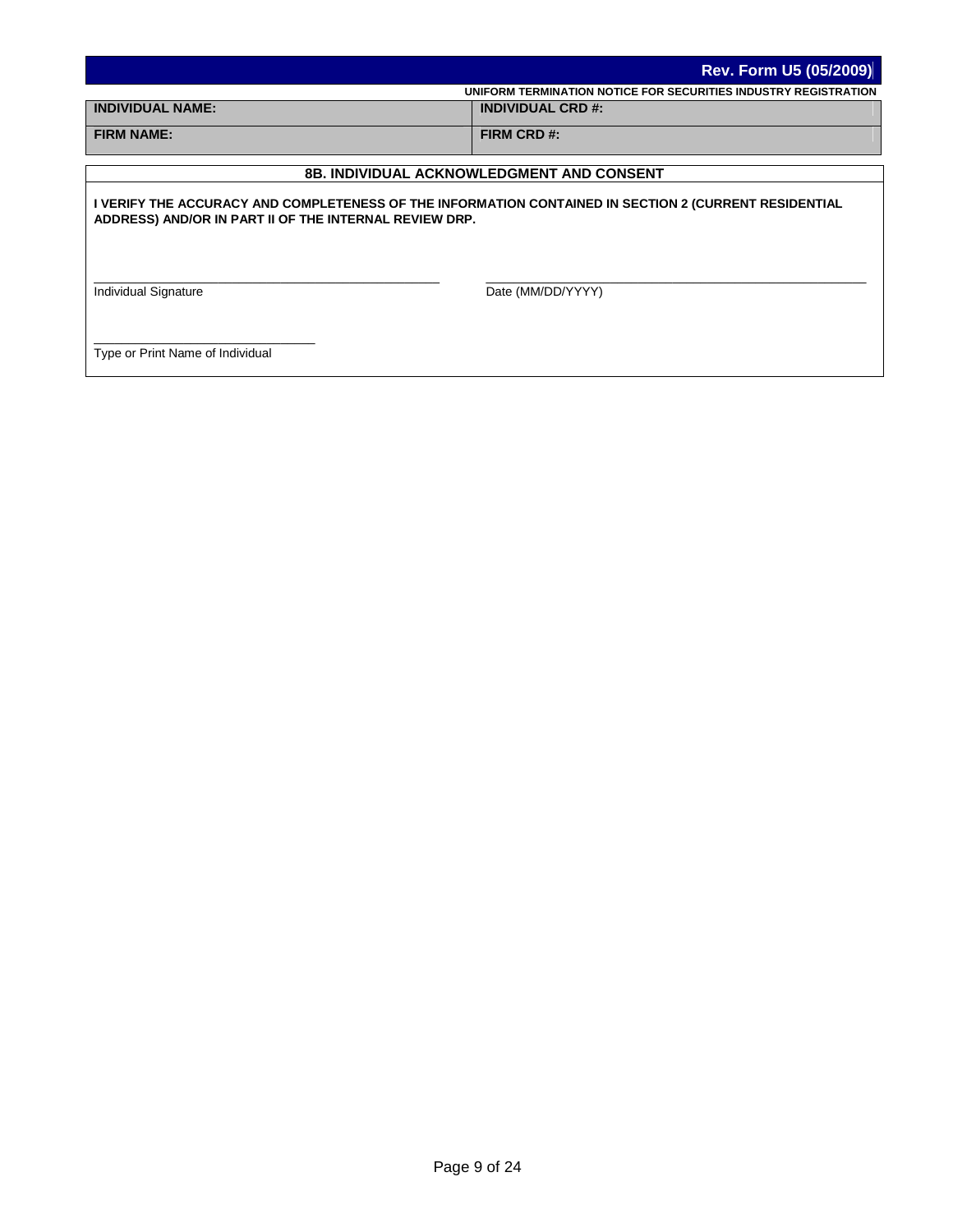|                                                                                                                                                                                                                                | Rev. Form U5 (05/2009)                                                                                                                                  |  |
|--------------------------------------------------------------------------------------------------------------------------------------------------------------------------------------------------------------------------------|---------------------------------------------------------------------------------------------------------------------------------------------------------|--|
| INDIVIDUAL NAME:                                                                                                                                                                                                               | UNIFORM TERMINATION NOTICE FOR SECURITIES INDUSTRY REGISTRATION<br><b>INDIVIDUAL CRD #:</b>                                                             |  |
|                                                                                                                                                                                                                                |                                                                                                                                                         |  |
| <b>FIRM NAME:</b>                                                                                                                                                                                                              | FIRM CRD #:                                                                                                                                             |  |
|                                                                                                                                                                                                                                | <b>DISCLOSURE REPORTING PAGES</b>                                                                                                                       |  |
| <b>U5-CRIMINAL DRP</b>                                                                                                                                                                                                         | Rev. DRP (05/2009)                                                                                                                                      |  |
|                                                                                                                                                                                                                                | This Disclosure Reporting Page is an <b>CHNITIAL</b> or <b>CAMENDED</b> response to report details for affirmative response to <b>Question(s)</b> 7C on |  |
| Form U5:<br>Check the question(s) you are responding to, regardless of whether you are answering the question(s) "yes" or amending the<br>answer(s) to "no":                                                                   |                                                                                                                                                         |  |
| $\Box$ 7C(1)<br>Use this DRP to report all charges arising out of the same event. One event may result in more than one affirmative answer to the above                                                                        | $\square$ 7C(2) $\square$ 7C(3) $\square$ 7C(4)                                                                                                         |  |
| including separate cases arising out of the same event, must be reported on separate DRPs.                                                                                                                                     | items. Multiple counts of the same charge arising out of the same event should be reported on the same DRP. Unrelated criminal actions,                 |  |
| Applicable court documents (i.e., criminal complaint, information or indictment as well as judgment of conviction or sentencing<br>documents) must be provided to the CRD if not previously submitted.                         |                                                                                                                                                         |  |
| 1. Formal action was brought in:                                                                                                                                                                                               |                                                                                                                                                         |  |
| <b>O</b> Federal Court<br><b>O</b> State Court<br><b>O</b> Military Court <b>O</b> Foreign Court                                                                                                                               |                                                                                                                                                         |  |
| A. Name of Court (Federal, State, Military, Foreign or Other): [2009] [2009] [2009] [2009] [2009] [2009] [2009] [2009] [2009] [2009] [2009] [2009] [2009] [2009] [2009] [2009] [2009] [2009] [2009] [2009] [2009] [2009] [2009 |                                                                                                                                                         |  |
| B. Location of Court (City or County and State or Country): Department of the country of Court (City or County and State or Country):<br>C. Docket/Case#:_______________                                                       |                                                                                                                                                         |  |
|                                                                                                                                                                                                                                |                                                                                                                                                         |  |
| 2. Event Status:                                                                                                                                                                                                               |                                                                                                                                                         |  |
| <b>O</b> On Appeal<br><b>O</b> Pending<br>A. Current status of the Event?                                                                                                                                                      | <b>O</b> Final                                                                                                                                          |  |
| B. Event Status Date (complete unless status is pending) (MM/DD/YYYY):<br>If not exact, provide explanation:                                                                                                                   | <b>O</b> Exact <b>O</b> Explanation                                                                                                                     |  |
| 3. Event and Disposition Disclosure Detail (Use this for both organizational and individual charges.):                                                                                                                         |                                                                                                                                                         |  |
|                                                                                                                                                                                                                                | <b>O</b> Explanation                                                                                                                                    |  |
| If not exact, provide explanation:                                                                                                                                                                                             |                                                                                                                                                         |  |
| B. Event and Disposition Detail:                                                                                                                                                                                               |                                                                                                                                                         |  |
| Charge Details (complete every field for each charge.)                                                                                                                                                                         |                                                                                                                                                         |  |
| Formal Charge/Description:                                                                                                                                                                                                     |                                                                                                                                                         |  |
|                                                                                                                                                                                                                                |                                                                                                                                                         |  |
| No. of Counts:                                                                                                                                                                                                                 |                                                                                                                                                         |  |
| <b>O</b> Felony<br><b>O</b> Misdemeanor<br>Felony or Misdemeanor.<br>Plea for each Charge:<br>Disposition of Charge:                                                                                                           |                                                                                                                                                         |  |
| <b>O</b> Acquitted                                                                                                                                                                                                             | <b>O</b> Dismissed<br><b>O</b> Pre-trial Intervention                                                                                                   |  |
| <b>O</b> Amended                                                                                                                                                                                                               | <b>O</b> Found not guilty<br><b>O</b> Reduced                                                                                                           |  |
| <b>O</b> Convicted                                                                                                                                                                                                             | O Pled guilty<br><b>O</b> Other (requires explanation)                                                                                                  |  |
| O Deferred Adjudication                                                                                                                                                                                                        | O Pled not guilty                                                                                                                                       |  |
| Explanation:                                                                                                                                                                                                                   |                                                                                                                                                         |  |
| Date of Amended Charge, if applicable:                                                                                                                                                                                         |                                                                                                                                                         |  |
|                                                                                                                                                                                                                                |                                                                                                                                                         |  |
|                                                                                                                                                                                                                                |                                                                                                                                                         |  |
|                                                                                                                                                                                                                                |                                                                                                                                                         |  |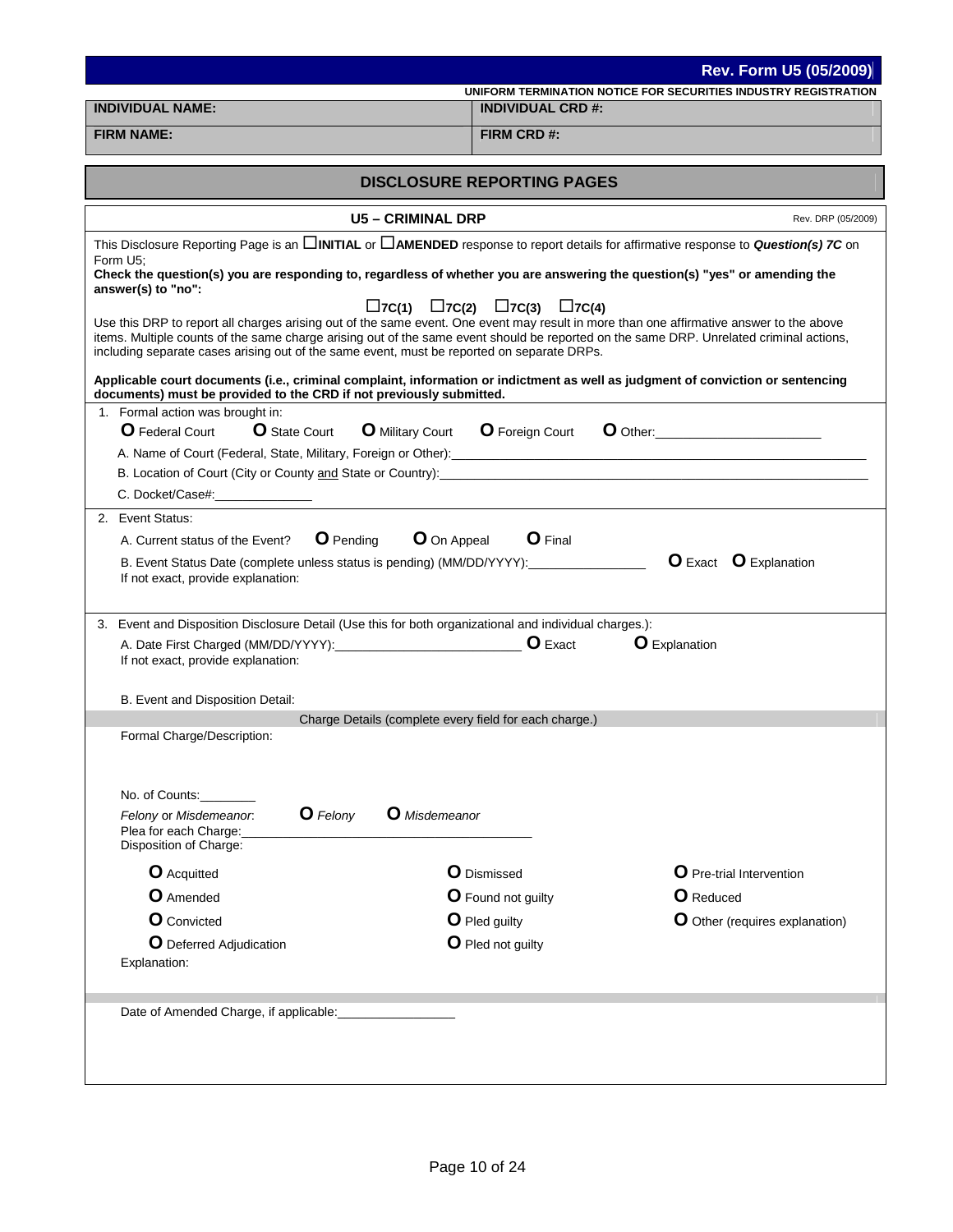|                                                                                                                                                                        |                                                                         | Rev. Form U5 (05/2009)                                          |
|------------------------------------------------------------------------------------------------------------------------------------------------------------------------|-------------------------------------------------------------------------|-----------------------------------------------------------------|
| <b>INDIVIDUAL NAME:</b>                                                                                                                                                | <b>INDIVIDUAL CRD #:</b>                                                | UNIFORM TERMINATION NOTICE FOR SECURITIES INDUSTRY REGISTRATION |
|                                                                                                                                                                        |                                                                         |                                                                 |
| <b>FIRM NAME:</b>                                                                                                                                                      | FIRM CRD #:                                                             |                                                                 |
|                                                                                                                                                                        | <b>U5 - CRIMINAL DRP (CONTINUED)</b>                                    | Rev. DRP (05/2009)                                              |
| If original charge was amended or reduced, specify new charge (i.e., list amended charge or reduced charge):                                                           |                                                                         |                                                                 |
| No. of Counts (for amended or reduced charge): _______<br>Specify if amended or reduced charge is a Felony or Misdemeanor.<br>Plea for each amended or reduced charge: |                                                                         | <b>O</b> Felony <b>O</b> Misdemeanor<br>$\bullet$ Other:        |
| Disposition of amended or reduced charge:                                                                                                                              |                                                                         |                                                                 |
| O Acquitted                                                                                                                                                            | <b>O</b> Dismissed                                                      | O Pre-trial Intervention                                        |
| <b>O</b> Amended                                                                                                                                                       | <b>O</b> Found not guilty                                               | <b>O</b> Reduced                                                |
| <b>O</b> Convicted                                                                                                                                                     | O Pled guilty                                                           | O Other (requires explanation)                                  |
| <b>O</b> Deferred Adjudication<br>Explanation:                                                                                                                         | O Pled not guilty                                                       |                                                                 |
|                                                                                                                                                                        |                                                                         |                                                                 |
| No. of Counts:<br><b>O</b> Felony<br>Felony or Misdemeanor.<br>Plea for each Charge:<br>Disposition of Charge:<br><b>O</b> Acquitted<br>O Amended                      | <b>O</b> Misdemeanor<br><b>O</b> Dismissed<br><b>O</b> Found not guilty | O Pre-trial Intervention<br><b>O</b> Reduced                    |
| <b>O</b> Convicted                                                                                                                                                     | O Pled guilty                                                           | O Other (requires explanation)                                  |
| <b>O</b> Deferred Adjudication<br>Explanation:                                                                                                                         | O Pled not guilty                                                       |                                                                 |
| Date of Amended Charge, if applicable:                                                                                                                                 |                                                                         |                                                                 |
| If original charge was amended or reduced, specify new charge (i.e., list amended charge or reduced charge):                                                           |                                                                         |                                                                 |
| No. of Counts (for amended or reduced charge):<br>Specify if amended or reduced charge is a Felony or Misdemeanor.<br>Plea for each amended or reduced charge:         |                                                                         | <b>O</b> Felony <b>O</b> Misdemeanor<br>O Other:                |
| Disposition of amended or reduced charge:                                                                                                                              |                                                                         |                                                                 |
| <b>O</b> Acquitted                                                                                                                                                     | <b>O</b> Dismissed                                                      | <b>O</b> Pre-trial Intervention                                 |
| <b>O</b> Amended                                                                                                                                                       | <b>O</b> Found not guilty                                               | O Reduced                                                       |
| <b>O</b> Convicted<br><b>O</b> Deferred Adjudication                                                                                                                   | O Pled guilty<br>O Pled not guilty                                      | O Other (requires explanation)                                  |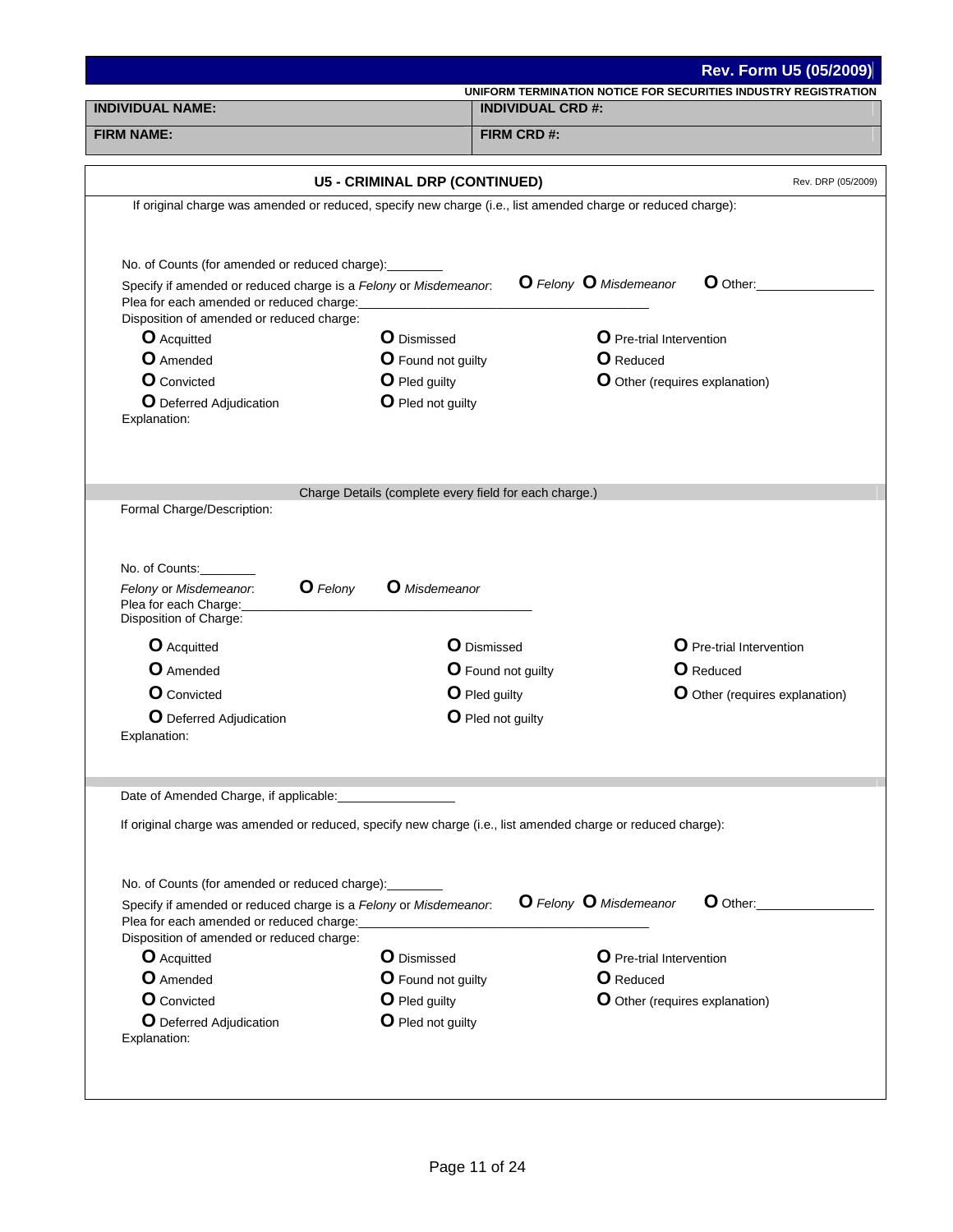|                                                                                                                                                                                                                                    |                                                        |                           | Rev. Form U5 (05/2009)                                                                                                    |
|------------------------------------------------------------------------------------------------------------------------------------------------------------------------------------------------------------------------------------|--------------------------------------------------------|---------------------------|---------------------------------------------------------------------------------------------------------------------------|
|                                                                                                                                                                                                                                    |                                                        |                           | UNIFORM TERMINATION NOTICE FOR SECURITIES INDUSTRY REGISTRATION                                                           |
| <b>INDIVIDUAL NAME:</b><br><b>INDIVIDUAL CRD #:</b>                                                                                                                                                                                |                                                        |                           |                                                                                                                           |
| <b>FIRM NAME:</b><br>FIRM CRD #:                                                                                                                                                                                                   |                                                        |                           |                                                                                                                           |
|                                                                                                                                                                                                                                    | <b>U5 - CRIMINAL DRP (CONTINUED)</b>                   |                           | Rev. DRP (05/2009)                                                                                                        |
|                                                                                                                                                                                                                                    | Charge Details (complete every field for each charge.) |                           |                                                                                                                           |
| Formal Charge/Description:                                                                                                                                                                                                         |                                                        |                           |                                                                                                                           |
| No. of Counts:                                                                                                                                                                                                                     |                                                        |                           |                                                                                                                           |
| <b>O</b> Felony<br>Felony or Misdemeanor.<br>Plea for each Charge:<br>Disposition of Charge:                                                                                                                                       | <b>O</b> Misdemeanor                                   |                           |                                                                                                                           |
| <b>O</b> Acquitted                                                                                                                                                                                                                 | <b>O</b> Dismissed                                     |                           | <b>O</b> Pre-trial Intervention                                                                                           |
| <b>O</b> Amended                                                                                                                                                                                                                   |                                                        | <b>O</b> Found not guilty | <b>O</b> Reduced                                                                                                          |
| <b>O</b> Convicted                                                                                                                                                                                                                 | O Pled guilty                                          |                           | O Other (requires explanation)                                                                                            |
| <b>O</b> Deferred Adjudication<br>Explanation:                                                                                                                                                                                     | O Pled not guilty                                      |                           |                                                                                                                           |
| Date of Amended Charge, if applicable:<br>If original charge was amended or reduced, specify new charge (i.e., list amended charge or reduced charge):                                                                             |                                                        |                           |                                                                                                                           |
| No. of Counts (for amended or reduced charge):                                                                                                                                                                                     |                                                        |                           |                                                                                                                           |
| Specify if amended or reduced charge is a Felony or Misdemeanor.<br>Plea for each amended or reduced charge:                                                                                                                       |                                                        | O Felony O Misdemeanor    | <b>O</b> Other:                                                                                                           |
| Disposition of amended or reduced charge:<br><b>O</b> Acquitted                                                                                                                                                                    | <b>O</b> Dismissed                                     |                           | <b>O</b> Pre-trial Intervention                                                                                           |
| <b>O</b> Amended                                                                                                                                                                                                                   | <b>O</b> Found not guilty                              |                           | <b>O</b> Reduced                                                                                                          |
| <b>O</b> Convicted                                                                                                                                                                                                                 | O Pled guilty                                          |                           | O Other (requires explanation)                                                                                            |
| O Deferred Adjudication<br>Explanation:                                                                                                                                                                                            | O Pled not guilty                                      |                           |                                                                                                                           |
|                                                                                                                                                                                                                                    |                                                        |                           |                                                                                                                           |
| C. Date of Disposition (MM/DD/YYYY):<br>If not exact, provide explanation:                                                                                                                                                         |                                                        | <b>O</b> Exact            | <b>O</b> Explanation                                                                                                      |
|                                                                                                                                                                                                                                    |                                                        |                           |                                                                                                                           |
| D. Sentence/Penalty; Duration (if suspension, probation, etc): Start Date of Penalty: (MM/DD/YYYY); End date of Penalty:<br>explanation.                                                                                           |                                                        |                           | (MM/DD/YYYY); If Monetary penalty/fine - Amount paid; Date monetary/penalty fine paid: (MM/DD/YYYY) if not exact, provide |
|                                                                                                                                                                                                                                    |                                                        |                           |                                                                                                                           |
| 4. Comment (Optional). You may use this field to provide a brief summary of the circumstances leading to the charge(s) as well as<br>the current status or final disposition. Your information must fit within the space provided. |                                                        |                           |                                                                                                                           |
|                                                                                                                                                                                                                                    |                                                        |                           |                                                                                                                           |
|                                                                                                                                                                                                                                    |                                                        |                           |                                                                                                                           |
|                                                                                                                                                                                                                                    |                                                        |                           |                                                                                                                           |
|                                                                                                                                                                                                                                    |                                                        |                           |                                                                                                                           |
|                                                                                                                                                                                                                                    |                                                        |                           |                                                                                                                           |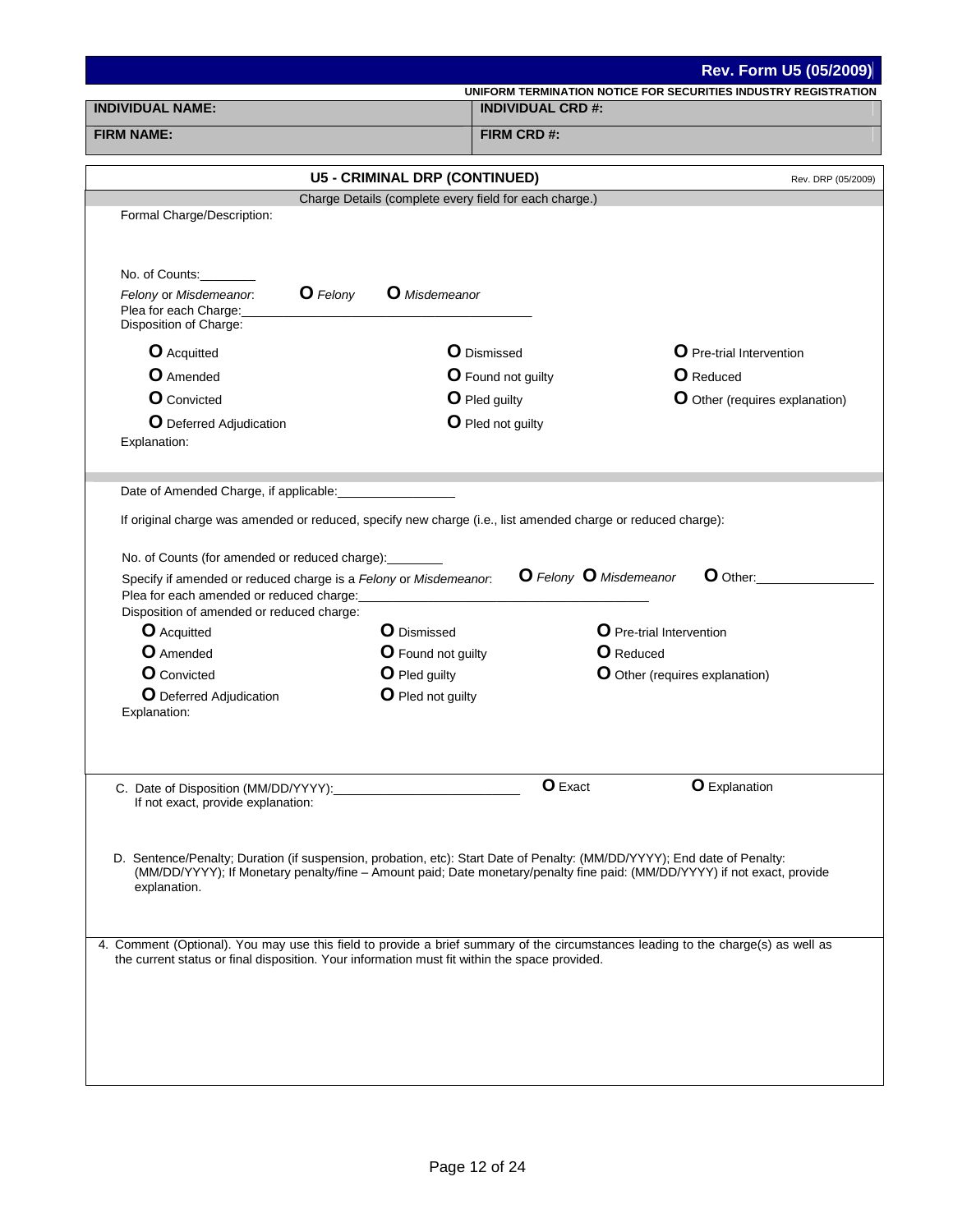|                                                                                                                                                                                                                                                                    |                                                          |                          |                 |                                   | Rev. Form U5 (05/2009)                                          |
|--------------------------------------------------------------------------------------------------------------------------------------------------------------------------------------------------------------------------------------------------------------------|----------------------------------------------------------|--------------------------|-----------------|-----------------------------------|-----------------------------------------------------------------|
|                                                                                                                                                                                                                                                                    |                                                          |                          |                 |                                   | UNIFORM TERMINATION NOTICE FOR SECURITIES INDUSTRY REGISTRATION |
| <b>INDIVIDUAL NAME:</b>                                                                                                                                                                                                                                            |                                                          | <b>INDIVIDUAL CRD #:</b> |                 |                                   |                                                                 |
| <b>FIRM NAME:</b>                                                                                                                                                                                                                                                  |                                                          | FIRM CRD #:              |                 |                                   |                                                                 |
|                                                                                                                                                                                                                                                                    | U5 - CUSTOMER COMPLAINT/ARBITRATION/CIVIL LITIGATION DRP |                          |                 |                                   | Rev. DRP (05/2009)                                              |
| This Disclosure Reporting Page is an $\Box$ INITIAL or $\Box$ AMENDED response to report details for affirmative response to Question(s) 7E on                                                                                                                     |                                                          |                          |                 |                                   |                                                                 |
| Form U5;                                                                                                                                                                                                                                                           |                                                          |                          |                 |                                   |                                                                 |
| Check the question(s) you are responding to, regardless of whether you are answering the question(s) "yes" or amending the<br>answer(s) to "no":                                                                                                                   |                                                          |                          |                 |                                   |                                                                 |
| $\Box$ 7E(1)(a)                                                                                                                                                                                                                                                    | $\Box$ 7E(2)(a)                                          | $\Box$ 7E(3)(a)          | $\Box$ 7E(4)(a) | $\Box$ 7E(5)(a)                   |                                                                 |
| $\Box$ 7E(1)(b)                                                                                                                                                                                                                                                    | $\Box$ 7E(2)(b)                                          | $\Box$ 7E(3)(b)          | $\Box$ 7E(4)(b) | $\Box$ 7E(5)(b)                   |                                                                 |
| $\Box$ 7E(1)(c)                                                                                                                                                                                                                                                    |                                                          |                          |                 |                                   |                                                                 |
| $\Box$ 7E(1)(d)                                                                                                                                                                                                                                                    |                                                          |                          |                 |                                   |                                                                 |
| One matter may result in more than one affirmative answer to the above items. Use a single DRP to report details relating to a particular<br>matter (i.e., a customer complaint/arbitration/CFTC reparation/civil litigation). Use a separate DRP for each matter. |                                                          |                          |                 |                                   |                                                                 |
| <b>DRP</b> Instructions:                                                                                                                                                                                                                                           |                                                          |                          |                 |                                   |                                                                 |
| Complete items 1-6 for all matters (i.e., customer complaints, arbitrations/CFTC reparations and civil litigation in which a customer                                                                                                                              |                                                          |                          |                 |                                   |                                                                 |
| alleges that the individual was <i>involved</i> in sales practice violations and the individual is not named as a party, as well as<br>arbitrations/CFTC reparations and civil litigation in which the individual is named as a party).                            |                                                          |                          |                 |                                   |                                                                 |
| If the matter involves a customer complaint, or an arbitration/CFTC reparation or civil litigation in which a customer alleges that the<br>٠                                                                                                                       |                                                          |                          |                 |                                   |                                                                 |
| individual was involved in sales practice violations and the individual is not named as a party, complete items 7-11 as appropriate.                                                                                                                               |                                                          |                          |                 |                                   |                                                                 |
| If a customer complaint has evolved into an arbitration/CFTC reparation or civil litigation, amend the existing DRP by completing<br>٠<br>items 9 and 10.                                                                                                          |                                                          |                          |                 |                                   |                                                                 |
| If the matter involves an arbitration/CFTC reparation in which the individual is a named party, complete items 12-16, as                                                                                                                                           |                                                          |                          |                 |                                   |                                                                 |
| appropriate.<br>If the matter involves a civil litigation in which the individual is a named party, complete items 17-23.<br>٠                                                                                                                                     |                                                          |                          |                 |                                   |                                                                 |
| Item 24 is an optional field and applies to all event types (i.e., customer complaint, arbitration/CFTC reparation, civil litigation).<br>٠                                                                                                                        |                                                          |                          |                 |                                   |                                                                 |
|                                                                                                                                                                                                                                                                    |                                                          |                          |                 |                                   |                                                                 |
| Complete items 1-6 for all matters (i.e., customer complaints, arbitrations/CFTC reparations, civil litigation).<br>1. Customer Name(s):                                                                                                                           |                                                          |                          |                 |                                   |                                                                 |
| 2. A. Customer(s) State of Residence (select "not on list" when the customer's residence is a foreign                                                                                                                                                              |                                                          |                          |                 |                                   |                                                                 |
| address):                                                                                                                                                                                                                                                          |                                                          |                          |                 |                                   |                                                                 |
| B. Other state(s) of residence/detail:                                                                                                                                                                                                                             |                                                          |                          |                 |                                   |                                                                 |
| 3. Employing Firm when activities occurred which led to the customer complaint, arbitration, CFTC reparation or civil litigation:                                                                                                                                  |                                                          |                          |                 |                                   |                                                                 |
|                                                                                                                                                                                                                                                                    |                                                          |                          |                 |                                   |                                                                 |
| 4. Allegation(s) and a brief summary of events related to the allegation(s) including dates when activities leading to the allegation(s)                                                                                                                           |                                                          |                          |                 |                                   |                                                                 |
| occurred:                                                                                                                                                                                                                                                          |                                                          |                          |                 |                                   |                                                                 |
|                                                                                                                                                                                                                                                                    |                                                          |                          |                 |                                   |                                                                 |
| 5. Product Type(s): (select all that apply)                                                                                                                                                                                                                        |                                                          |                          |                 |                                   |                                                                 |
| $\Box$ No Product                                                                                                                                                                                                                                                  | $\Box$ Derivative                                        |                          |                 | □Mutual Fund                      |                                                                 |
| □ Annuity-Charitable                                                                                                                                                                                                                                               | □Direct Investment-DPP & LP Interest                     |                          |                 | □Oil & Gas                        |                                                                 |
| □ Annuity-Fixed                                                                                                                                                                                                                                                    | $\Box$ Equipment Leasing                                 |                          |                 | $\Box$ Options                    |                                                                 |
| □ Annuity-Variable                                                                                                                                                                                                                                                 | □Equity Listed (Common & Preferred Stock)                |                          |                 | $\Box$ Penny Stock                |                                                                 |
| $\Box$ Banking Product (other than CD)                                                                                                                                                                                                                             | $\Box$ Equity-OTC                                        |                          |                 | □Prime Bank Instrument            |                                                                 |
| $\Box$ cd                                                                                                                                                                                                                                                          | □Futures Commodity                                       |                          |                 | □Promissory Note                  |                                                                 |
| □Commodity Option                                                                                                                                                                                                                                                  | $\Box$ Futures-Financial                                 |                          |                 | □Real Estate Security             |                                                                 |
| □Debt-Asset Backed                                                                                                                                                                                                                                                 | $\Box$ Index Option                                      |                          |                 | □ Security Futures                |                                                                 |
| □Debt-Corporate                                                                                                                                                                                                                                                    | $\Box$ Insurance                                         |                          |                 | □Unit Investment Trust            |                                                                 |
| □Debt-Government                                                                                                                                                                                                                                                   | $\square$ Investment Contract                            |                          |                 | □Viatical Settlement              |                                                                 |
| $\Box$ Debt-Municipal                                                                                                                                                                                                                                              | □Money Market Fund                                       |                          |                 | $\Box$ Other: $\_\_\_\_\_\_\_\_\$ |                                                                 |
| 6. Alleged Compensatory Damage Amount:\$                                                                                                                                                                                                                           |                                                          |                          |                 |                                   |                                                                 |
| $\mathbf 0$ Exact<br>O Explanation (If no damage amount is alleged, the complaint must be reported unless the firm has made a good faith                                                                                                                           |                                                          |                          |                 |                                   |                                                                 |
| determination that the damages from the alleged conduct would be less than \$5,000):                                                                                                                                                                               |                                                          |                          |                 |                                   |                                                                 |
|                                                                                                                                                                                                                                                                    |                                                          |                          |                 |                                   |                                                                 |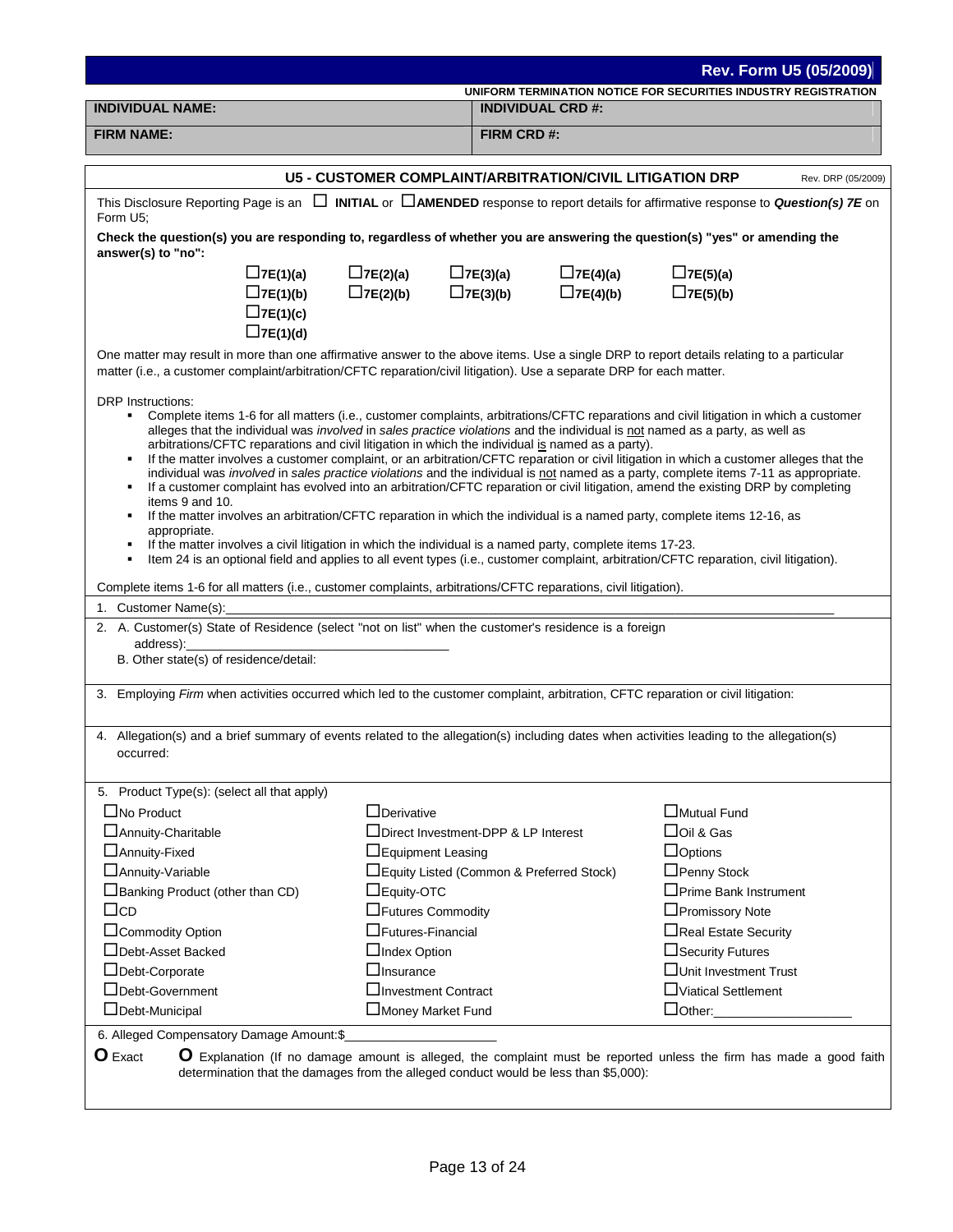|                                                                                                                                                                                                                                                                                                                                 | <b>Rev. Form U5 (05/2009)</b>                                   |
|---------------------------------------------------------------------------------------------------------------------------------------------------------------------------------------------------------------------------------------------------------------------------------------------------------------------------------|-----------------------------------------------------------------|
|                                                                                                                                                                                                                                                                                                                                 | UNIFORM TERMINATION NOTICE FOR SECURITIES INDUSTRY REGISTRATION |
| <b>INDIVIDUAL NAME:</b><br><b>INDIVIDUAL CRD #:</b>                                                                                                                                                                                                                                                                             |                                                                 |
| <b>FIRM NAME:</b>                                                                                                                                                                                                                                                                                                               | FIRM CRD#:                                                      |
|                                                                                                                                                                                                                                                                                                                                 |                                                                 |
|                                                                                                                                                                                                                                                                                                                                 |                                                                 |
|                                                                                                                                                                                                                                                                                                                                 |                                                                 |
|                                                                                                                                                                                                                                                                                                                                 | Rev. DRP (05/2009)                                              |
| U5 - CUSTOMER COMPLAINT/ARBITRATION/CIVIL LITIGATION DRP (CONTINUED)<br>If the matter involves a customer complaint, arbitration/CFTC reparation or civil litigation in which a customer alleges that the                                                                                                                       |                                                                 |
| individual was involved in sales practice violations and the individual is not named as a party, complete items 7-11 as<br>appropriate.                                                                                                                                                                                         |                                                                 |
| O Yes<br>$O_{NQ}$<br>7. A. Is this an oral complaint?                                                                                                                                                                                                                                                                           |                                                                 |
| O Yes<br>$O_{NQ}$<br>B. Is this an written complaint?                                                                                                                                                                                                                                                                           |                                                                 |
| C. Is this an arbitration/CFTC reparation or civil litigation?                                                                                                                                                                                                                                                                  | O Yes<br>$O_{NQ}$                                               |
| If yes, provide:                                                                                                                                                                                                                                                                                                                |                                                                 |
| i. Arbitration/reparation forum or court name and location:                                                                                                                                                                                                                                                                     |                                                                 |
| ii. Docket/Case#:<br>iii. Filing date of arbitration/CFTC reparation or civil litigation (MM/DD/YYYY):                                                                                                                                                                                                                          |                                                                 |
| D. Date received by/served on <i>firm</i> (MM/DD/YYYY):                                                                                                                                                                                                                                                                         |                                                                 |
| If not exact, provide explanation:                                                                                                                                                                                                                                                                                              | O Exact<br><b>O</b> Explanation                                 |
|                                                                                                                                                                                                                                                                                                                                 |                                                                 |
| Is the complaint, arbitration/CFTC reparation or civil litigation pending? Yes No<br>8.<br>If "No", complete item 9.                                                                                                                                                                                                            |                                                                 |
| 9. If the complaint, arbitration/CFTC reparation or civil litigation is not pending, provide status:                                                                                                                                                                                                                            |                                                                 |
| $\Box$ Withdrawn<br>$\Box$ Closed/No Action                                                                                                                                                                                                                                                                                     | $\Box$ Settled<br>$\Box$ Denied                                 |
| Arbitration Award/Monetary Judgment (for claimants/plaintiffs)                                                                                                                                                                                                                                                                  |                                                                 |
| Arbitration Award/Monetary Judgment (for respondents/defendants)                                                                                                                                                                                                                                                                |                                                                 |
| $\Box$ Evolved into Arbitration/CFTC reparation (the individual is a named party)                                                                                                                                                                                                                                               |                                                                 |
| $\Box$ Evolved into Civil Litigation (the individual is a named party)                                                                                                                                                                                                                                                          |                                                                 |
| $\Box$ Closed/No Action                                                                                                                                                                                                                                                                                                         |                                                                 |
|                                                                                                                                                                                                                                                                                                                                 |                                                                 |
| If status is arbitration/CFTC reparation in which the individual is not a named party, provide details in item 7C.<br>If status is arbitration/CFTC reparation in which the individual is a named party, complete items 12-16.<br>If status is civil litigation in which the individual is a named party, complete items 17-23. |                                                                 |
| 10. Status Date (MM/DD/YYYY):_________________                                                                                                                                                                                                                                                                                  | <b>O</b> Exact <b>O</b> Explanation                             |
| If not exact, provide explanation:                                                                                                                                                                                                                                                                                              |                                                                 |
|                                                                                                                                                                                                                                                                                                                                 |                                                                 |
| 11. Settlement/Award/Monetary Judgment:                                                                                                                                                                                                                                                                                         |                                                                 |
| A. Settlement/Award/Monetary Judgment amount: \$                                                                                                                                                                                                                                                                                |                                                                 |
| B. Individual Contribution Amount: \$                                                                                                                                                                                                                                                                                           |                                                                 |
| If the matter involves arbitration or CFTC reparation in which the individual is a named respondent, complete items 12-16, as<br>appropriate.                                                                                                                                                                                   |                                                                 |
| 12. A. Arbitration/CFTC reparation claim filed with (FINRA, AAA, CFTC, etc.):<br>B. Docket/Case#:                                                                                                                                                                                                                               |                                                                 |
| C. Date notice/process was served (MM/DD/YYYY):<br>If not exact, provide explanation:                                                                                                                                                                                                                                           | <b>O</b> Exact <b>O</b> Explanation                             |
| O Yes O No                                                                                                                                                                                                                                                                                                                      |                                                                 |
| 13. Is arbitration/ CFTC reparation pending?<br>If "No", complete item 14.                                                                                                                                                                                                                                                      |                                                                 |
| 14. If the complaint, arbitration/CFTC reparation or civil litigation is not pending, provide status:                                                                                                                                                                                                                           |                                                                 |
| $\Box$ Award to Applicant (Agent/Representative)                                                                                                                                                                                                                                                                                | $\Box$ Denied<br>$\Box$ Dismissed<br>$\Box$ Award to Customer   |
| $\Box$ Judgment (other than monetary)                                                                                                                                                                                                                                                                                           | $\Box$ Settled<br>$\Box$ No Action<br>$\Box$ Withdrawn          |
|                                                                                                                                                                                                                                                                                                                                 |                                                                 |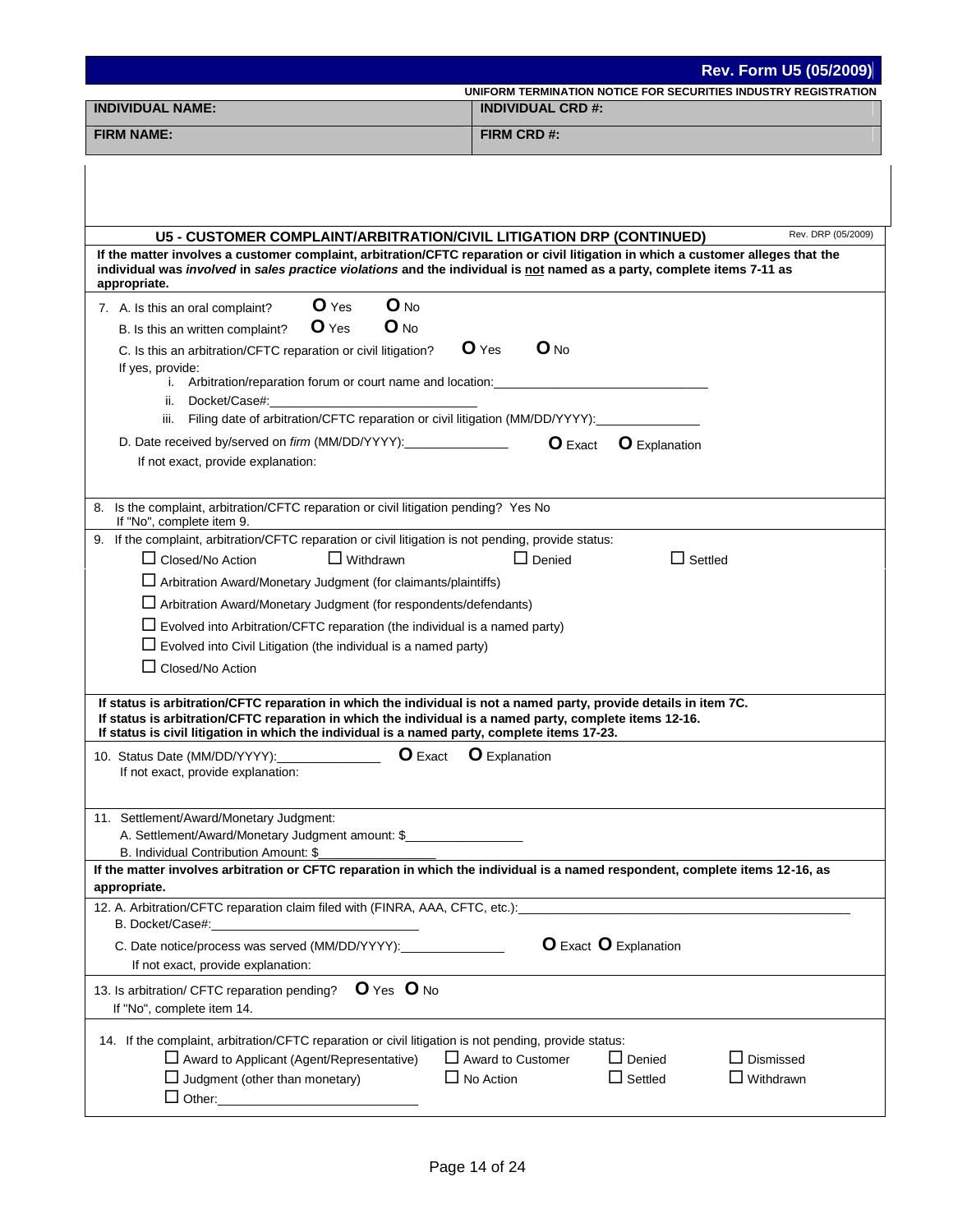|                                                                                                                                                                          | Rev. Form U5 (05/2009)                                                                                                                                                                                                                                    |
|--------------------------------------------------------------------------------------------------------------------------------------------------------------------------|-----------------------------------------------------------------------------------------------------------------------------------------------------------------------------------------------------------------------------------------------------------|
| <b>INDIVIDUAL NAME:</b>                                                                                                                                                  | UNIFORM TERMINATION NOTICE FOR SECURITIES INDUSTRY REGISTRATION<br><b>INDIVIDUAL CRD #:</b>                                                                                                                                                               |
| <b>FIRM NAME:</b>                                                                                                                                                        |                                                                                                                                                                                                                                                           |
|                                                                                                                                                                          | FIRM CRD#:                                                                                                                                                                                                                                                |
| <b>O</b> Exact<br>15. Disposition Date (MM/DD/YYYY):<br>If not exact, provide explanation:                                                                               | <b>O</b> Explanation                                                                                                                                                                                                                                      |
| U5 - CUSTOMER COMPLAINT/ARBITRATION/CIVIL LITIGATION DRP (CONTINUED)                                                                                                     | Rev. DRP (05/2009)                                                                                                                                                                                                                                        |
| 16. Monetary Compensation Details (award, settlement, reparation amount):<br>Total Amount: \$<br>А.<br>Individual Contribution Amount: \$<br>В.                          |                                                                                                                                                                                                                                                           |
| If the matter involves a civil litigation in which the individual is a defendant, complete items 17-23.                                                                  |                                                                                                                                                                                                                                                           |
| 17. Formal Action was brought in:<br><b>O</b> Federal Court<br><b>O</b> State Court<br><b>O</b> Foreign Court<br>A. Name of Court:                                       | <b>O</b> Military Court<br>$\bullet$ Other:                                                                                                                                                                                                               |
| C. Docket/Case#:                                                                                                                                                         |                                                                                                                                                                                                                                                           |
| <b>O</b> Exact<br>18. Status Date (MM/DD/YYYY):<br>If not exact, provide explanation:                                                                                    | <b>O</b> Explanation                                                                                                                                                                                                                                      |
| O Yes<br>$O$ <sub>No</sub><br>19. Is the civil litigation pending?<br>If "No", complete item 20.                                                                         |                                                                                                                                                                                                                                                           |
| 20. If the civil litigation is not pending, what was the disposition?                                                                                                    |                                                                                                                                                                                                                                                           |
| □Dismissed<br>$\Box$ Denied                                                                                                                                              | $\Box$ Judgment (other than monetary)                                                                                                                                                                                                                     |
| Monetary Judgment to Applicant (Agent/Representative)                                                                                                                    | □Monetary Judgment to Customer                                                                                                                                                                                                                            |
| $\Box$ No Action<br>$\Box$ Settled                                                                                                                                       | $\square$ Withdrawn                                                                                                                                                                                                                                       |
| <u>Dother: __________________________</u>                                                                                                                                |                                                                                                                                                                                                                                                           |
| 21. Disposition Date (MM/DD/YYYY): ________________<br>If not exact, provide explanation:                                                                                | O Exact O Explanation                                                                                                                                                                                                                                     |
| 22. Monetary Compensation Details (judgment, restitution, settlement amount):<br>A. Total Amount: \$<br>B. Individual Contribution Amount: \$__________________          |                                                                                                                                                                                                                                                           |
| 23. If action is currently on appeal:<br>If not exact, provide explanation:                                                                                              | O Exact O Explanation                                                                                                                                                                                                                                     |
| B. Court appeal filed in:<br>O Federal Court<br><b>O</b> State Court<br><b>O</b> Foreign Court<br>i. Name of Court:<br>iii. Docket/Case#:<br><u> 1989 - Alban Stores</u> | <b>O</b> Military Court<br>O Other: New York District of the United States of the United States of the United States of the United States of the United States of the United States of the United States of the United States of the United States of the |
| 24. Comment (Optional). You may use this field to provide a brief summary of the circumstances leading to the customer complaint,<br>the space provided.                 | arbitration/CFTC reparation and/or civil litigation as well as the current status or final disposition(s). Your information must fit within                                                                                                               |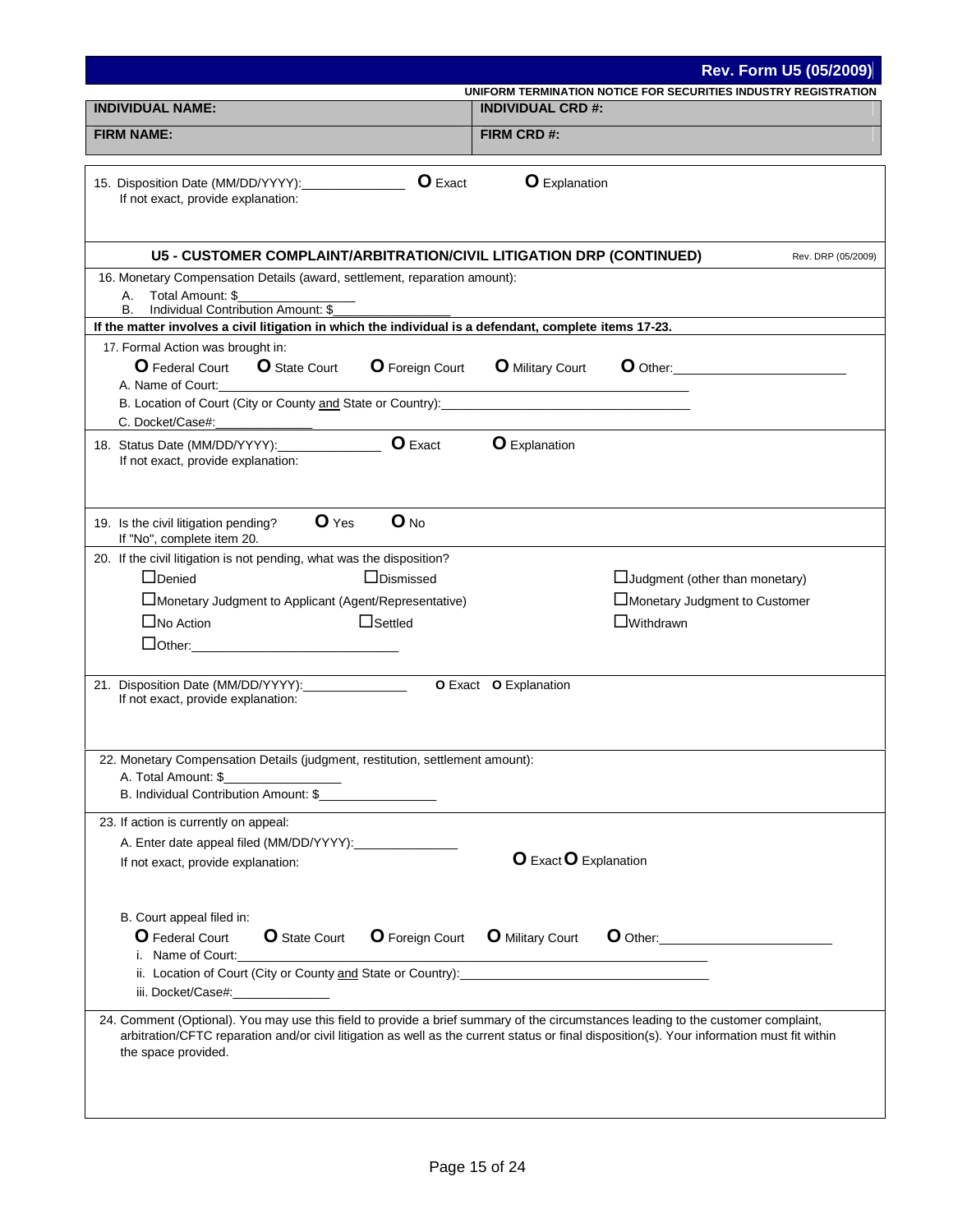|                         | Rev. Form U5 (05/2009)                                          |
|-------------------------|-----------------------------------------------------------------|
|                         | UNIFORM TERMINATION NOTICE FOR SECURITIES INDUSTRY REGISTRATION |
| <b>INDIVIDUAL NAME:</b> | <b>INDIVIDUAL CRD #:</b>                                        |
| <b>FIRM NAME:</b>       | FIRM CRD #:                                                     |

| <b>U5 - INTERNAL REVIEW DRP</b>                                                                                                                                                                                                  | Rev. DRP (05/2009)   |  |
|----------------------------------------------------------------------------------------------------------------------------------------------------------------------------------------------------------------------------------|----------------------|--|
| This Disclosure Reporting Page is an $\Box$ INITIAL or $\Box$ AMENDED response to report details for affirmative response to Question(s) 7B on<br>Form U5;                                                                       |                      |  |
| Check the question(s) you are responding to, regardless of whether you are answering the question(s) "yes" or amending the<br>answer(s) to "no":                                                                                 |                      |  |
| $\square$ 7В                                                                                                                                                                                                                     |                      |  |
| If the individual has been notified that the internal review has been concluded without formal action, complete items 3 and 4 of this DRP to<br>update.                                                                          |                      |  |
| <b>PARTI</b>                                                                                                                                                                                                                     |                      |  |
| 1. Notice Received From: (Name of firm initiating the internal review):                                                                                                                                                          |                      |  |
| O Exact<br><b>O</b> Explanation<br>If not exact, provide explanation:                                                                                                                                                            |                      |  |
| 3. Describe briefly the nature of the internal review or details of the conclusion. (The information must fit within the space provided.):                                                                                       |                      |  |
| $O$ <sub>No</sub><br>O Yes<br>4. Is internal review pending?<br>If no, complete item 5. If yes, skip to item 6.                                                                                                                  |                      |  |
| 5. Resolution Details:                                                                                                                                                                                                           |                      |  |
| $O$ Exact<br>If not exact, provide explanation:                                                                                                                                                                                  | <b>O</b> Explanation |  |
| B. How was internal review concluded (provide details of the conclusion)?                                                                                                                                                        |                      |  |
| 6. Comment (Optional). You may use this field to provide a brief summary of the circumstances leading to the action, as well as the current<br>status or final disposition. Your information must fit within the space provided. |                      |  |
|                                                                                                                                                                                                                                  |                      |  |
| <b>PART II</b>                                                                                                                                                                                                                   |                      |  |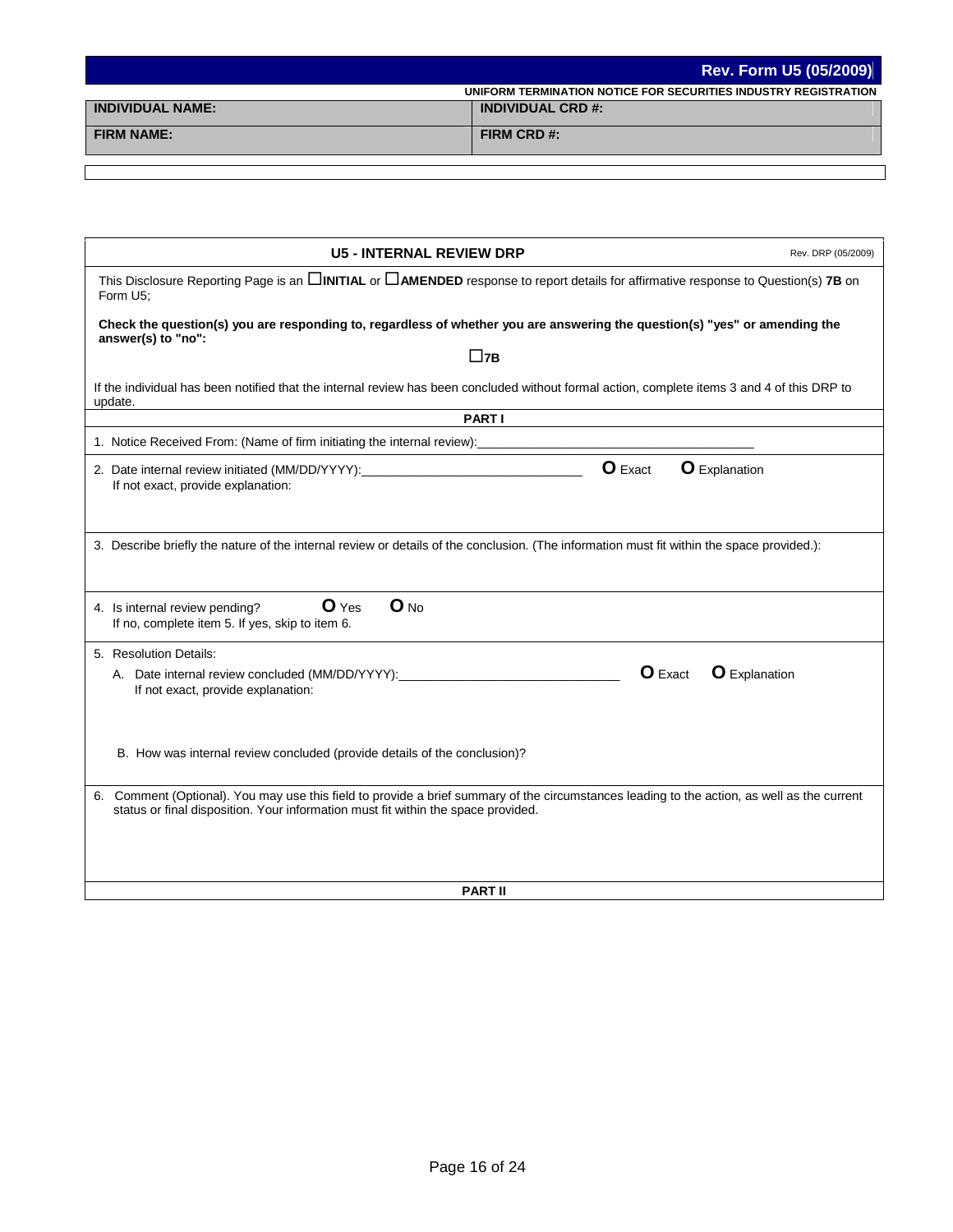|                         | <b>Rev. Form U5 (05/2009)</b>                                   |
|-------------------------|-----------------------------------------------------------------|
|                         | UNIFORM TERMINATION NOTICE FOR SECURITIES INDUSTRY REGISTRATION |
| <b>INDIVIDUAL NAME:</b> | <b>INDIVIDUAL CRD #:</b>                                        |
| <b>FIRM NAME:</b>       | FIRM CRD #:                                                     |
|                         |                                                                 |

## **INDIVIDUAL SUBJECT MAY USE THIS SPACE FOR DETAILS TO AFFIRMATIVE ANSWERS OF ITEM 7(B) ONLY**

The individual who is the subject of the internal review may provide a brief summary of this event limited to 4000 characters. The summary may be submitted electronically to the Registration and Disclosure Department by the terminating firm or may be sent via hard copy to:

Registration and Disclosure FINRA P.O. Box 9495 Gaithersburg, MD 20898-9495

Note: **Section 8B. INDIVIDUAL ACKNOWLEDGEMENT AND CONSENT** of the Form U5 **requires** individuals to verify the accuracy and completeness of the information in Part II of the Internal Review DRP. An executed (i.e. signed and dated) acknowledgement and consent must be submitted with the summary.

| <b>U5 - INVESTIGATION DRP</b>                                                                                                                                                                                                                                                                                                                                                                                                              | Rev. DRP (05/2009) |
|--------------------------------------------------------------------------------------------------------------------------------------------------------------------------------------------------------------------------------------------------------------------------------------------------------------------------------------------------------------------------------------------------------------------------------------------|--------------------|
| This Disclosure Reporting Page is an $\Box$ INITIAL or $\Box$ AMENDED response to report details for affirmative response to Question(s) 7A on<br>Form U5;<br>Check the question(s) you are responding to, regardless of whether you are answering the question(s) "yes" or amending the<br>answer(s) to "no":                                                                                                                             |                    |
| $\square$ 7A                                                                                                                                                                                                                                                                                                                                                                                                                               |                    |
| Complete this DRP only if you are answering "yes" to Item 14G(2). If you answered "yes" to Item 14G(1), complete the Regulatory Action<br>DRP. If you have been notified that the investigation has been concluded without formal action, complete items 4 and 5 of this DRP to<br>update. One event may result in more than one investigation. If more than one authority is investigating you, use a separate DRP to provide<br>details. |                    |
| 1. Investigation initiated by:                                                                                                                                                                                                                                                                                                                                                                                                             |                    |
| A. Notice Received From (select appropriate item):<br><b>O</b> Foreign Financial Regulatory Authority<br><b>O</b> SRO<br>$O$ SEC<br><b>O</b> Other Federal Agency<br><b>Q</b> Jurisdiction                                                                                                                                                                                                                                                 |                    |
| O Other:                                                                                                                                                                                                                                                                                                                                                                                                                                   |                    |
| B. Full name of regulator (other than SEC) that initiated the <i>investigation</i> :                                                                                                                                                                                                                                                                                                                                                       |                    |
| <b>O</b> Exact<br><b>O</b> Explanation<br>2. Notice Date (MM/DD/YYYY):<br>If not exact, provide explanation:                                                                                                                                                                                                                                                                                                                               |                    |
| 3. Describe briefly the nature of the investigation, if known, or details of the resolution. (Your information must fit within the space provided.):                                                                                                                                                                                                                                                                                       |                    |
| $O$ <sub>No</sub><br>$\mathbf{O}$ Yes<br>4. Is investigation pending?<br>If no, complete item 5. If yes, skip to item 6.                                                                                                                                                                                                                                                                                                                   |                    |
| 5. Resolution Details:                                                                                                                                                                                                                                                                                                                                                                                                                     |                    |
| <b>O</b> Exact<br><b>O</b> Explanation<br>A. Date Resolved (MM/DD/YYYY):<br>If not exact, provide explanation:                                                                                                                                                                                                                                                                                                                             |                    |
| B. How was investigation resolved? (select appropriate item):<br><b>O</b> Closed Without Further Action<br><b>O</b> Closed - Regulatory Action Initiated<br><b>O</b> Other:                                                                                                                                                                                                                                                                |                    |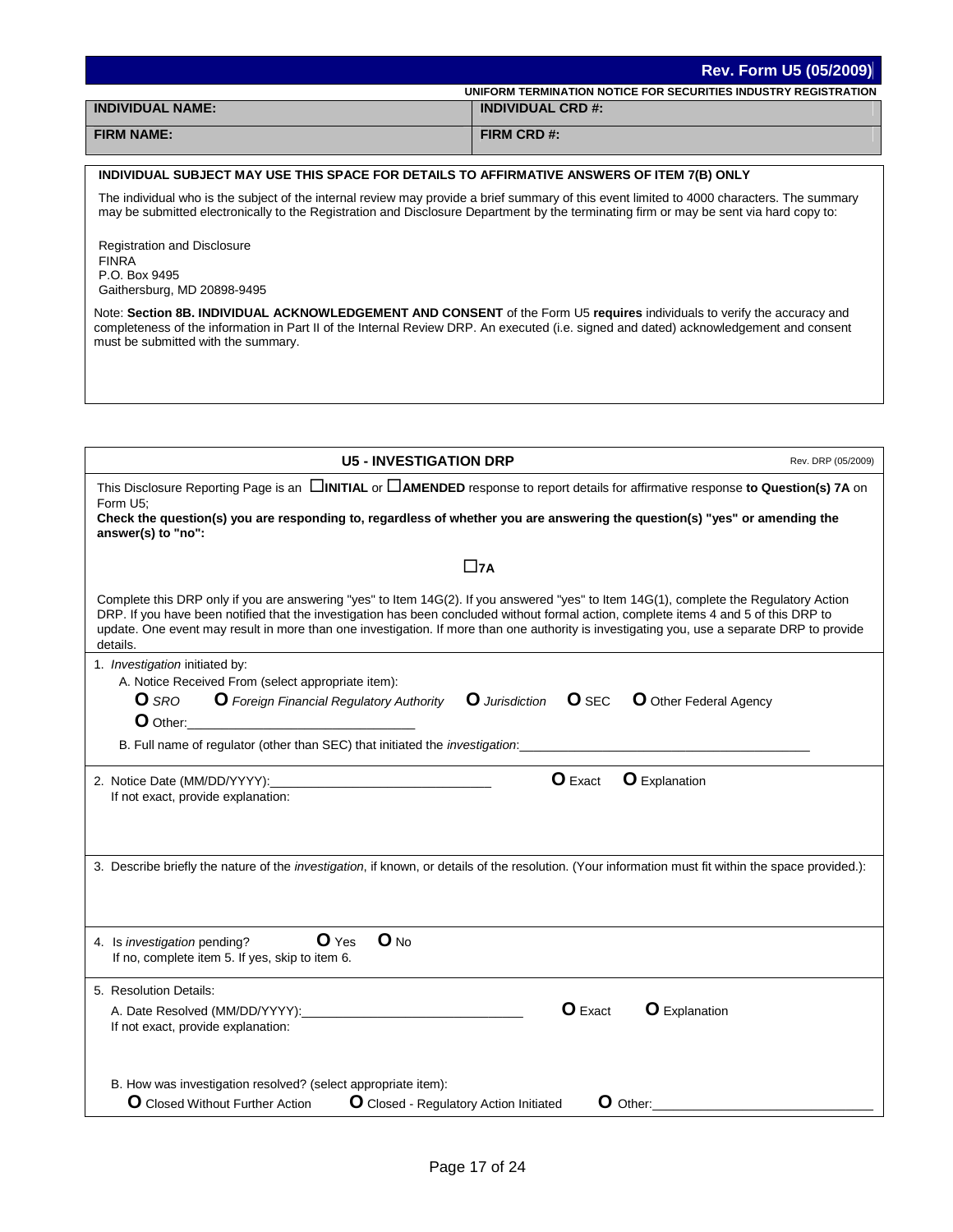|                         | <b>Rev. Form U5 (05/2009)</b>                                   |
|-------------------------|-----------------------------------------------------------------|
|                         | UNIFORM TERMINATION NOTICE FOR SECURITIES INDUSTRY REGISTRATION |
| <b>INDIVIDUAL NAME:</b> | <b>INDIVIDUAL CRD #:</b>                                        |
| <b>FIRM NAME:</b>       | FIRM CRD #:                                                     |

6. Comment (Optional). You may use this field to provide a brief summary of the circumstances leading to the investigation, as well as the current status or final disposition and/or finding(s). Your information must fit within the space provided.

|    |                                                                                                                                                                   | <b>U5 - REGULATORY ACTION DRP</b>                                                                                                                                                                                                                                 | Rev. DRP (05/2009)                                            |  |  |
|----|-------------------------------------------------------------------------------------------------------------------------------------------------------------------|-------------------------------------------------------------------------------------------------------------------------------------------------------------------------------------------------------------------------------------------------------------------|---------------------------------------------------------------|--|--|
|    | This Disclosure Reporting Page is an $\Box$ INITIAL or $\Box$ AMENDED response to report details for affirmative response to Question(s) 7A<br>and 7D on Form U5: |                                                                                                                                                                                                                                                                   |                                                               |  |  |
|    | the answer(s) to "no":                                                                                                                                            | Check the question(s) you are responding to, regardless of whether you are answering the question(s) "yes" or amending                                                                                                                                            |                                                               |  |  |
|    |                                                                                                                                                                   | $\square$ 7A<br>$\square$ 7D                                                                                                                                                                                                                                      |                                                               |  |  |
|    |                                                                                                                                                                   | One event may result in more than one affirmative answer within each of the above items. Use only one DRP to report details to the<br>same event. If an event gives rise to actions by more than one regulator, provide details to each action on a separate DRP. |                                                               |  |  |
| 1. | Regulatory Action initiated by:<br>A. (Select appropriate item):                                                                                                  |                                                                                                                                                                                                                                                                   |                                                               |  |  |
|    | O SEC O Other Federal Agency O Jurisdiction                                                                                                                       | <b>O</b> SRO                                                                                                                                                                                                                                                      | <b>O</b> CFTC <b>O</b> Foreign Financial Regulatory Authority |  |  |
|    |                                                                                                                                                                   | O Federal Banking Agency O National Credit Union Administration O Other:<br><u>O Federal Banking Agency O National Credit Union Administration</u> O Other:                                                                                                       |                                                               |  |  |
|    | B. Full name of regulator (if other than the SEC) that initiated the action:                                                                                      |                                                                                                                                                                                                                                                                   |                                                               |  |  |
| 2. | Sanction(s) Sought (select all that apply):                                                                                                                       |                                                                                                                                                                                                                                                                   |                                                               |  |  |
|    | $\Box$ Bar                                                                                                                                                        | $\Box$ Cease and Desist                                                                                                                                                                                                                                           | $\Box$ Censure                                                |  |  |
|    | $\Box$ Civil and Administrative Penalty(ies)/Fine(s)                                                                                                              | $\Box$ Denial                                                                                                                                                                                                                                                     | $\Box$ Disgorgement                                           |  |  |
|    | $\Box$ Expulsion                                                                                                                                                  | Monetary Penalty other than Fines                                                                                                                                                                                                                                 | $\Box$ Prohibition                                            |  |  |
|    | $\Box$ Reprimand                                                                                                                                                  | $\Box$ Requalification                                                                                                                                                                                                                                            | $\Box$ Rescission                                             |  |  |
|    | $\Box$ Restitution                                                                                                                                                | $\Box$ Revocation                                                                                                                                                                                                                                                 | $\Box$ Suspension                                             |  |  |
|    | $\Box$ Undertaking                                                                                                                                                | $\Box$ Other:                                                                                                                                                                                                                                                     |                                                               |  |  |
| 3. | Date Initiated (MM/DD/YYYY):<br>If not exact, provide explanation:                                                                                                | <b>O</b> Exact<br><b>O</b> Explanation                                                                                                                                                                                                                            |                                                               |  |  |
| 4. | Docket/Case #:                                                                                                                                                    |                                                                                                                                                                                                                                                                   |                                                               |  |  |
| 5. | Employing Firm when activity occurred which led to the regulatory action:                                                                                         |                                                                                                                                                                                                                                                                   |                                                               |  |  |
| 6. | Product Type(s): (select all that apply)                                                                                                                          |                                                                                                                                                                                                                                                                   |                                                               |  |  |
|    | $\Box$ No Product                                                                                                                                                 | $\Box$ Derivative                                                                                                                                                                                                                                                 | Mutual Fund                                                   |  |  |
|    | □ Annuity-Charitable                                                                                                                                              | □Direct Investment-DPP & LP Interest                                                                                                                                                                                                                              | $\Box$ Oil & Gas                                              |  |  |
|    | □ Annuity-Fixed                                                                                                                                                   | $\Box$ Equipment Leasing                                                                                                                                                                                                                                          | $\Box$ Options                                                |  |  |
|    | □ Annuity-Variable                                                                                                                                                | □Equity Listed (Common & Preferred Stock)                                                                                                                                                                                                                         | □Penny Stock                                                  |  |  |
|    | $\Box$ Banking Product (other than CD)                                                                                                                            | $\Box$ Equity-OTC                                                                                                                                                                                                                                                 | □Prime Bank Instrument                                        |  |  |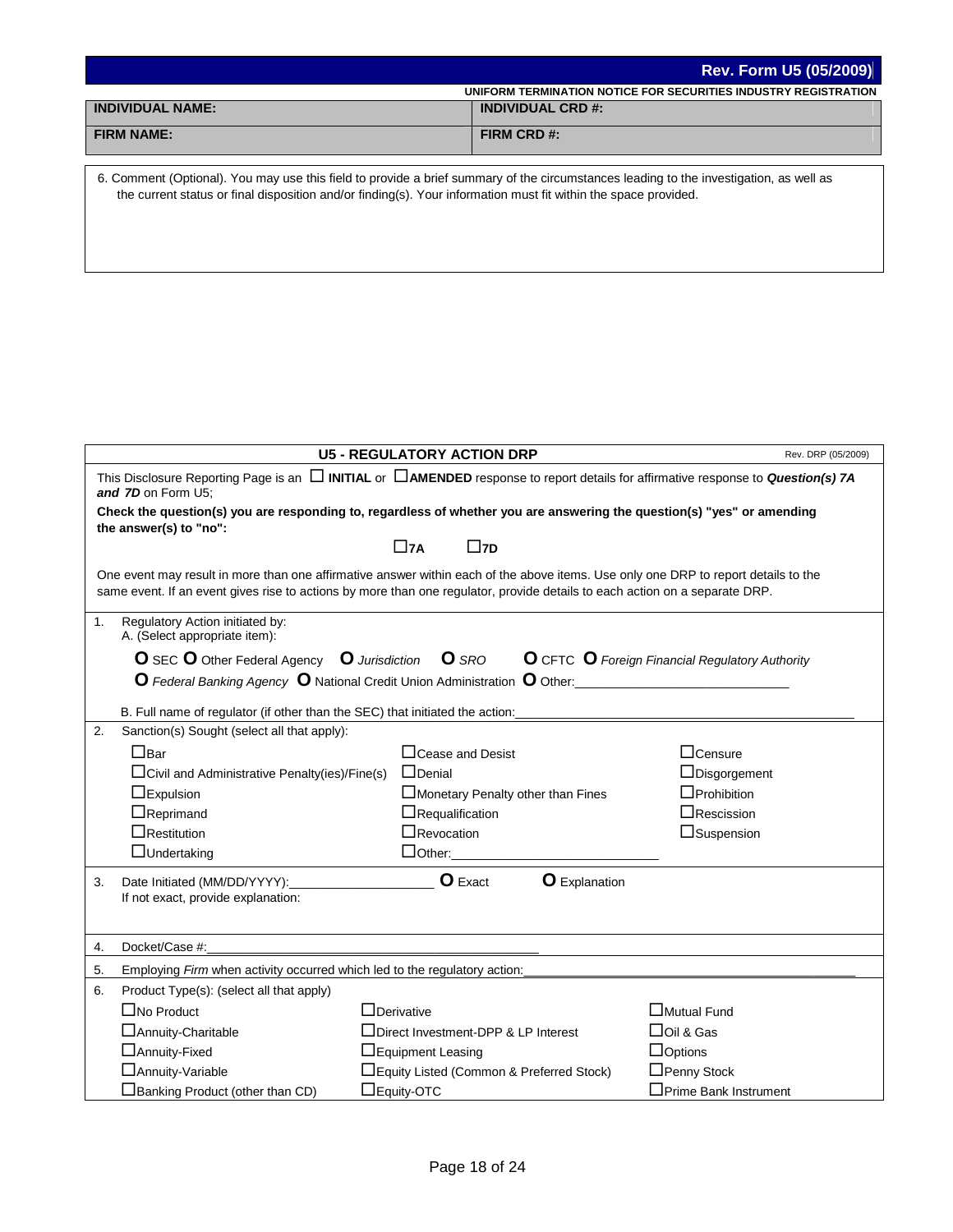|                                                                                                                           |                                                     |                                                | <b>Rev. Form U5 (05/2009)</b>                                   |  |
|---------------------------------------------------------------------------------------------------------------------------|-----------------------------------------------------|------------------------------------------------|-----------------------------------------------------------------|--|
|                                                                                                                           |                                                     |                                                | UNIFORM TERMINATION NOTICE FOR SECURITIES INDUSTRY REGISTRATION |  |
|                                                                                                                           | <b>INDIVIDUAL NAME:</b><br><b>INDIVIDUAL CRD #:</b> |                                                |                                                                 |  |
| <b>FIRM NAME:</b>                                                                                                         |                                                     | FIRM CRD#:                                     |                                                                 |  |
|                                                                                                                           |                                                     |                                                |                                                                 |  |
| $\Box$ cd                                                                                                                 | □Futures Commodity                                  |                                                | □Promissory Note                                                |  |
| □Commodity Option                                                                                                         | $\Box$ Futures-Financial                            |                                                | □Real Estate Security                                           |  |
| □Debt-Asset Backed                                                                                                        | □Index Option                                       |                                                | $\Box$ Security Futures                                         |  |
| □Debt-Corporate                                                                                                           | $\Box$ Insurance                                    |                                                | □Unit Investment Trust                                          |  |
| □Debt-Government                                                                                                          | <b>∃Investment Contract</b>                         |                                                | □Viatical Settlement                                            |  |
| $\Box$ Debt-Municipal                                                                                                     | Money Market Fund                                   |                                                | $\Box$ Other:                                                   |  |
| 7.<br>Describe the allegations related to this regulatory action. (Your information must fit within the space provided.): |                                                     |                                                |                                                                 |  |
| <b>O</b> Pending<br>8. Current Status?                                                                                    | O Final                                             |                                                |                                                                 |  |
| O On Appeal                                                                                                               |                                                     |                                                |                                                                 |  |
| If pending, are there any limitations or restrictions currently in effect? $\bullet$ Yes<br>9.                            |                                                     | $O$ No                                         |                                                                 |  |
| If the answer is 'yes', provide details:                                                                                  |                                                     |                                                |                                                                 |  |
|                                                                                                                           |                                                     |                                                |                                                                 |  |
|                                                                                                                           |                                                     | <b>U5 - REGULATORY ACTION DRP (CONTINUED)</b>  | Rev. DRP (05/2009)                                              |  |
| 10. If on appeal:                                                                                                         |                                                     |                                                |                                                                 |  |
| A. Action appealed to:                                                                                                    |                                                     |                                                |                                                                 |  |
| <b>O</b> CFTC <b>O</b> Federal Court<br><b>O</b> SEC <b>O</b> SRO                                                         |                                                     | O State Agency or Commission O State Court     |                                                                 |  |
| <b>O</b> Other:                                                                                                           |                                                     |                                                |                                                                 |  |
| B. Date appeal filed (MM/DD/YYYY):                                                                                        |                                                     | <b>O</b> Exact<br><b>O</b> Explanation         |                                                                 |  |
| If not exact, provide explanation:                                                                                        |                                                     |                                                |                                                                 |  |
|                                                                                                                           |                                                     |                                                |                                                                 |  |
| C. Are there any limitations or restrictions currently in effect while on appeal?                                         |                                                     | <b>O</b> Yes                                   | $\mathbf 0$ No                                                  |  |
| If the answer is 'yes', provide details:                                                                                  |                                                     |                                                |                                                                 |  |
|                                                                                                                           |                                                     |                                                |                                                                 |  |
| If Final or On Appeal, complete all items below. For Pending Actions, complete Item 13 only.                              |                                                     |                                                |                                                                 |  |
| 11. Resolution Detail:                                                                                                    |                                                     |                                                |                                                                 |  |
| A. How was matter resolved? (select appropriate item):                                                                    |                                                     |                                                |                                                                 |  |
| <b>O</b> Acceptance, Waiver & Consent (AWC)                                                                               |                                                     | O Decision<br><b>O</b> Consent                 |                                                                 |  |
| <b>O</b> Decision & Order of Offer of Settlement<br><b>O</b> Settled                                                      | <b>O</b> Dismissed                                  | O Order<br><b>O</b> Vacated                    |                                                                 |  |
| O Vacated Nunc Pro Tunc/ab initio                                                                                         | <b>O</b> Withdrawn                                  | O Stipulation and Consent                      |                                                                 |  |
| $\bullet$ Other:                                                                                                          |                                                     |                                                |                                                                 |  |
|                                                                                                                           |                                                     |                                                |                                                                 |  |
|                                                                                                                           |                                                     |                                                |                                                                 |  |
| If not exact, provide explanation:                                                                                        |                                                     | <b>O</b> Exact <b>O</b> Explanation            |                                                                 |  |
|                                                                                                                           |                                                     |                                                |                                                                 |  |
|                                                                                                                           |                                                     |                                                |                                                                 |  |
| 12. Sanction Detail:                                                                                                      |                                                     |                                                |                                                                 |  |
| A. Were any of the following sanctions ordered? (Select all appropriate items):                                           |                                                     |                                                |                                                                 |  |
| $\Box$ Bar (Permanent)                                                                                                    |                                                     | □Bar (Temporary/Time Limited)                  | $\Box$ Cease and Desist                                         |  |
| $\Box$ Censure                                                                                                            |                                                     | □Civil and Administrative Penalty(ies)/Fine(s) | $\Box$ Denial                                                   |  |
| $\Box$ Disgorgement                                                                                                       | $\Box$ Expulsion                                    |                                                | □Letter of Reprimand                                            |  |
| Monetary Penalty other than Fines                                                                                         | $\Box$ Prohibition                                  |                                                | $\Box$ Requalification                                          |  |
| $\Box$ Rescission                                                                                                         | $\Box$ Revocation<br>$\Box$ Restitution             |                                                |                                                                 |  |
| $\Box$ Suspension                                                                                                         | $\Box$ Undertaking                                  |                                                |                                                                 |  |
| B. Other sanctions ordered:                                                                                               |                                                     |                                                |                                                                 |  |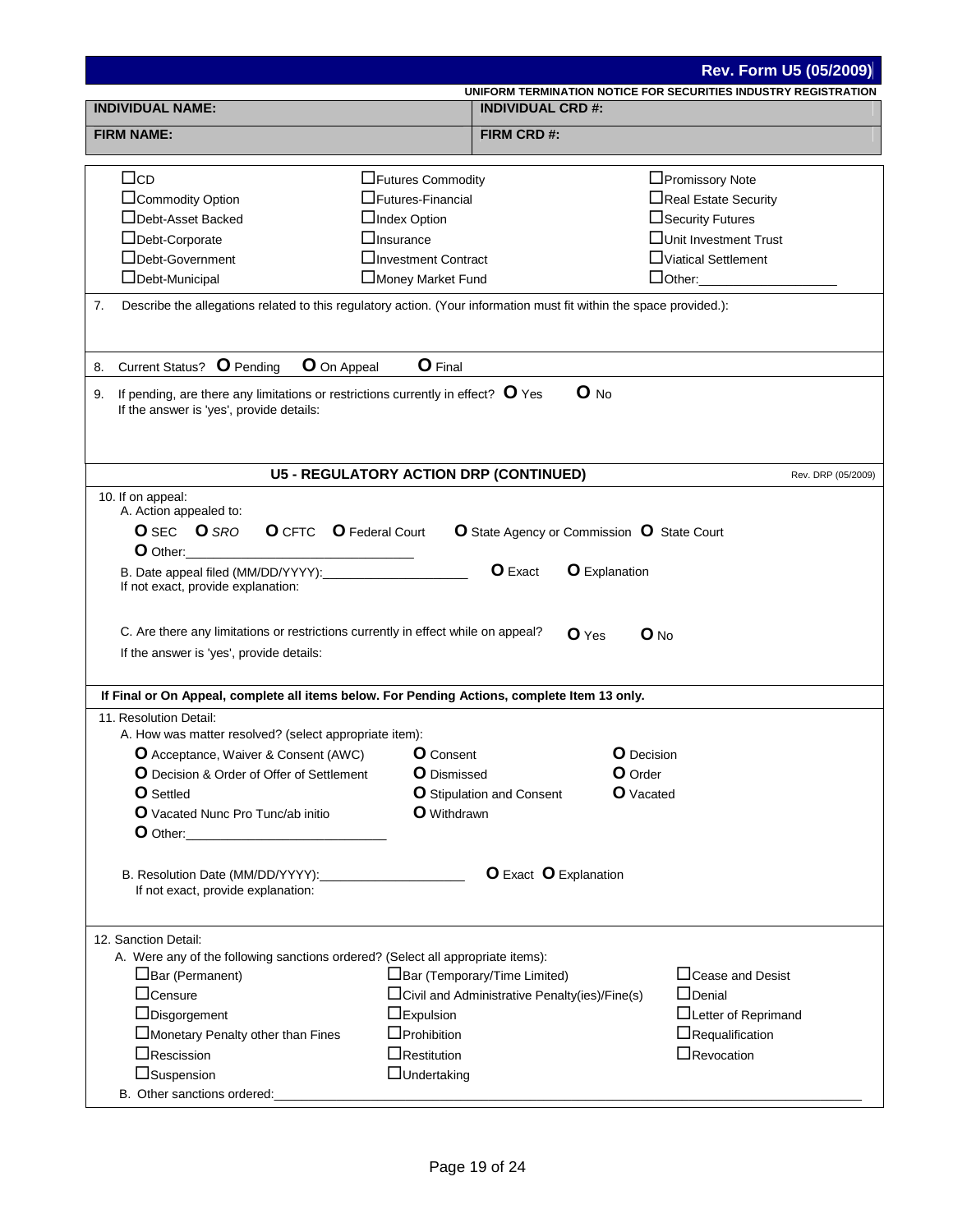|                                                                                      | <b>Rev. Form U5 (05/2009)</b>                                                                                                                                                                                                                                                                                                                                                                                     |  |  |  |  |
|--------------------------------------------------------------------------------------|-------------------------------------------------------------------------------------------------------------------------------------------------------------------------------------------------------------------------------------------------------------------------------------------------------------------------------------------------------------------------------------------------------------------|--|--|--|--|
| UNIFORM TERMINATION NOTICE FOR SECURITIES INDUSTRY REGISTRATION                      |                                                                                                                                                                                                                                                                                                                                                                                                                   |  |  |  |  |
| <b>INDIVIDUAL NAME:</b>                                                              | <b>INDIVIDUAL CRD #:</b>                                                                                                                                                                                                                                                                                                                                                                                          |  |  |  |  |
| <b>FIRM NAME:</b>                                                                    | FIRM CRD #:                                                                                                                                                                                                                                                                                                                                                                                                       |  |  |  |  |
| failure to supervise? O Yes O No<br>If yes, was the individual found to have:        | C. If the regulator provided in Question 1A above is the SEC, CFTC, an SRO, did the action result in a finding of a willful violation or<br>(1) willfully violated any provision of the Securities Act of 1933, the Securities Exchange Act of 1934, the Investment Advisers Act of<br>1940, the Investment Company Act of 1940, the Commodity Exchange Act, or any rule or regulation under any of such Acts, or |  |  |  |  |
| rule or regulation? O Yes O No                                                       | any of the rules of the Municipal Securities Rulemaking Board, or to have been unable to comply with any provision of such Act,                                                                                                                                                                                                                                                                                   |  |  |  |  |
| Securities Rulemaking Board? O Yes O No                                              | (2) willfully aided, abetted, counseled, commanded, induced, or procured the violation by any person of any provision of the<br>Securities Act of 1933, the Securities Exchange Act of 1934, the Investment Advisers Act of 1940, the Investment Company Act<br>of 1940, the Commodity Exchange Act, or any rule or regulation under any of such Acts, or any of the rules of the Municipal                       |  |  |  |  |
| rules of the Municipal Securities Rulemaking Board? $\mathbf{O}$ Yes $\mathbf{O}$ No | (3) failed reasonably to supervise another person subject to the individual's supervision, with a view to preventing the violation by such<br>person of any provision of the Securities Act of 1933, the Securities Exchange Act of 1934, the Investment Advisers Act of 1940,<br>the Investment Company Act of 1940, the Commodity Exchange Act, or any rule or regulation under any of such Acts, or any of the |  |  |  |  |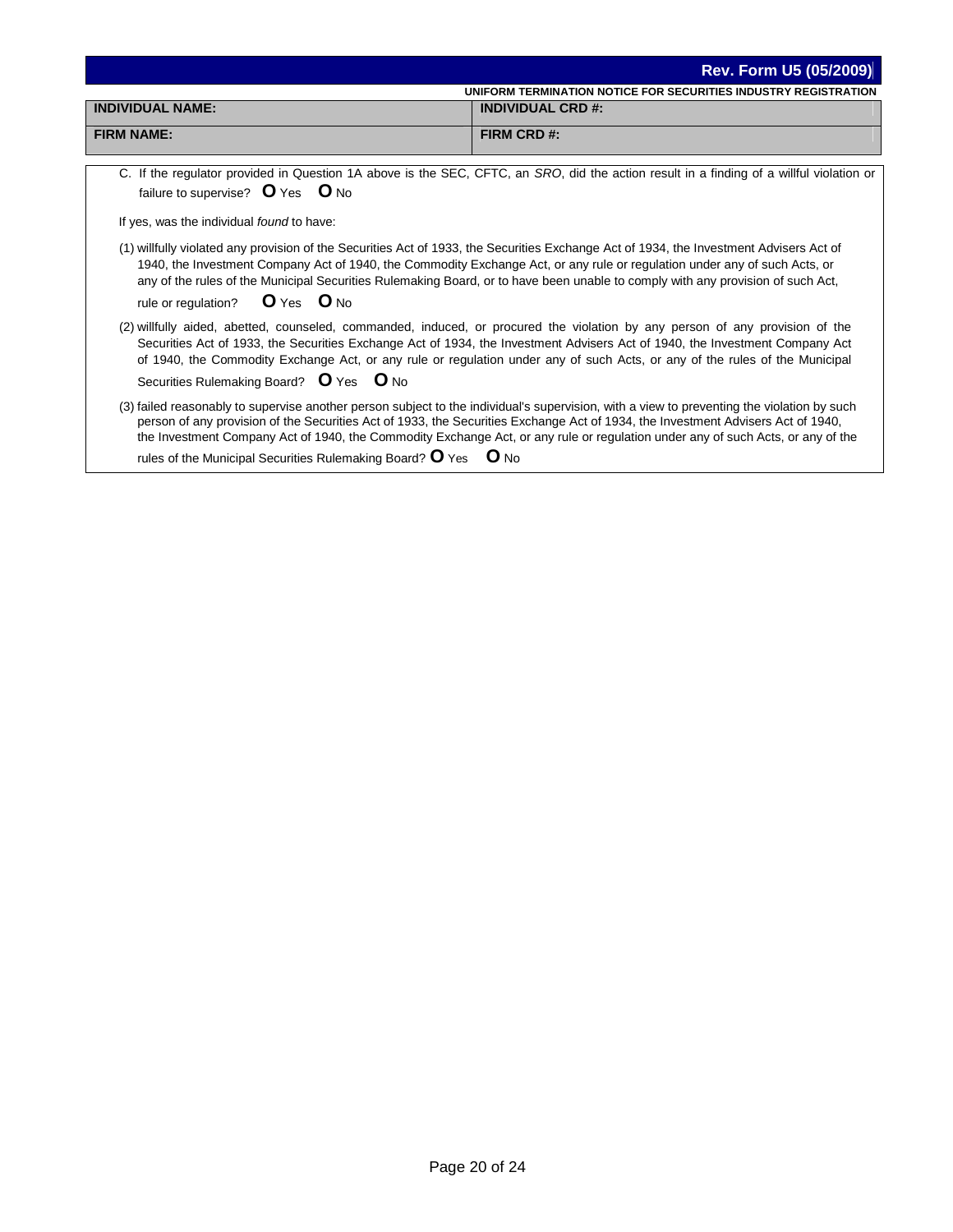|                                                                                                                                                                                                                                      |                          |                                                                 | Rev. Form U5 (05/2009) |  |
|--------------------------------------------------------------------------------------------------------------------------------------------------------------------------------------------------------------------------------------|--------------------------|-----------------------------------------------------------------|------------------------|--|
| <b>INDIVIDUAL NAME:</b>                                                                                                                                                                                                              | <b>INDIVIDUAL CRD #:</b> | UNIFORM TERMINATION NOTICE FOR SECURITIES INDUSTRY REGISTRATION |                        |  |
| <b>FIRM NAME:</b>                                                                                                                                                                                                                    | FIRM CRD #:              |                                                                 |                        |  |
|                                                                                                                                                                                                                                      |                          |                                                                 |                        |  |
| <b>U5 - REGULATORY ACTION DRP (CONTINUED)</b><br>D. If suspended or barred, provide:                                                                                                                                                 |                          |                                                                 | Rev. DRP (05/2009)     |  |
|                                                                                                                                                                                                                                      | <b>Sanction Details</b>  |                                                                 |                        |  |
| O Bar (Permanent) O Bar (Temporary/Time Limited) O Suspension<br>Sanction type:<br>Registration Capacities affected (e.g., General Securities Principal, Financial Operations Principal, All Capacities, etc.):                      |                          |                                                                 |                        |  |
| Duration (length of time):<br>If not exact, provide explanation:                                                                                                                                                                     | <b>O</b> Exact           | <b>O</b> Explanation                                            |                        |  |
| Start Date (MM/DD/YYYY):<br>If not exact, provide explanation:                                                                                                                                                                       | <b>O</b> Exact           | <b>O</b> Explanation                                            |                        |  |
| End Date (MM/DD/YYYY):<br>If not exact, provide explanation:                                                                                                                                                                         | <b>O</b> Exact           | <b>O</b> Explanation                                            |                        |  |
|                                                                                                                                                                                                                                      | <b>Sanction Details</b>  |                                                                 |                        |  |
| <b>O</b> Bar (Permanent) <b>O</b> Bar (Temporary/Time Limited) <b>O</b> Suspension<br>Sanction type:<br>Registration Capacities affected (e.g., General Securities Principal, Financial Operations Principal, All Capacities, etc.): |                          |                                                                 |                        |  |
| Duration (length of time):<br>If not exact, provide explanation:                                                                                                                                                                     | <b>O</b> Exact           | <b>O</b> Explanation                                            |                        |  |
| Start Date (MM/DD/YYYY):<br>If not exact, provide explanation:                                                                                                                                                                       | <b>O</b> Exact           | <b>O</b> Explanation                                            |                        |  |
| End Date (MM/DD/YYYY):<br>If not exact, provide explanation:                                                                                                                                                                         | O Exact                  | <b>O</b> Explanation                                            |                        |  |
| <b>O</b> Bar (Temporary/Time Limited)<br><b>O</b> Bar (Permanent)<br>Sanction type:                                                                                                                                                  | <b>Sanction Details</b>  | <b>O</b> Suspension                                             |                        |  |
| Registration Capacities affected (e.g., General Securities Principal, Financial Operations Principal, All Capacities, etc.):                                                                                                         |                          |                                                                 |                        |  |
| Duration (length of time):<br>If not exact, provide explanation:                                                                                                                                                                     | <b>O</b> Exact           | <b>O</b> Explanation                                            |                        |  |
| Start Date (MM/DD/YYYY):<br>If not exact, provide explanation:                                                                                                                                                                       | <b>O</b> Exact           | <b>O</b> Explanation                                            |                        |  |
|                                                                                                                                                                                                                                      |                          |                                                                 |                        |  |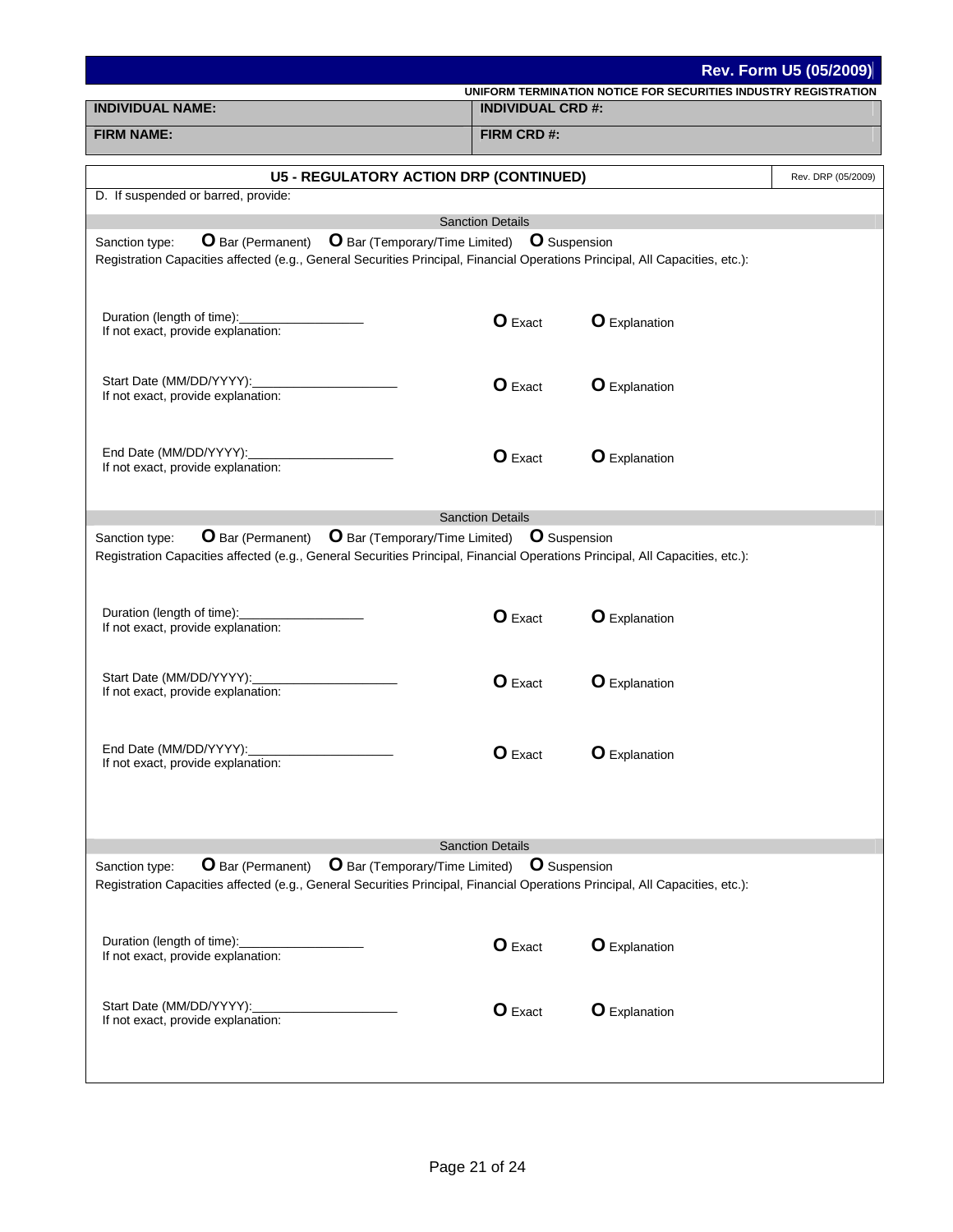|                                                                                                                                                                                                                                                                                                                                                                                         |                                     |                                  |                                                 |                      |                                        | <b>Rev. Form U5 (05/2009)</b>                                   |
|-----------------------------------------------------------------------------------------------------------------------------------------------------------------------------------------------------------------------------------------------------------------------------------------------------------------------------------------------------------------------------------------|-------------------------------------|----------------------------------|-------------------------------------------------|----------------------|----------------------------------------|-----------------------------------------------------------------|
|                                                                                                                                                                                                                                                                                                                                                                                         |                                     |                                  |                                                 |                      |                                        | UNIFORM TERMINATION NOTICE FOR SECURITIES INDUSTRY REGISTRATION |
| <b>INDIVIDUAL NAME:</b>                                                                                                                                                                                                                                                                                                                                                                 |                                     |                                  | <b>INDIVIDUAL CRD #:</b>                        |                      |                                        |                                                                 |
| <b>FIRM NAME:</b>                                                                                                                                                                                                                                                                                                                                                                       |                                     | FIRM CRD#:                       |                                                 |                      |                                        |                                                                 |
| <b>U5 - REGULATORY ACTION DRP (CONTINUED)</b>                                                                                                                                                                                                                                                                                                                                           |                                     |                                  |                                                 |                      |                                        | Rev. DRP (05/2009)                                              |
| End Date (MM/DD/YYYY):                                                                                                                                                                                                                                                                                                                                                                  |                                     |                                  |                                                 |                      |                                        |                                                                 |
| If not exact, provide explanation:                                                                                                                                                                                                                                                                                                                                                      |                                     |                                  | <b>O</b> Exact                                  | <b>O</b> Explanation |                                        |                                                                 |
| E. If requalification by exam/retraining was a condition of the sanction, provide:                                                                                                                                                                                                                                                                                                      |                                     |                                  |                                                 |                      |                                        |                                                                 |
|                                                                                                                                                                                                                                                                                                                                                                                         |                                     | <b>Requalification Details</b>   |                                                 |                      |                                        |                                                                 |
| Requalification type: $O$ Requalification by Exam $O$ Re-Training $O$ Other<br>Has condition been satisfied? O Yes O No                                                                                                                                                                                                                                                                 |                                     |                                  |                                                 |                      |                                        |                                                                 |
| Explanation:                                                                                                                                                                                                                                                                                                                                                                            |                                     |                                  |                                                 |                      |                                        |                                                                 |
|                                                                                                                                                                                                                                                                                                                                                                                         |                                     | <b>Requalification Details</b>   |                                                 |                      |                                        |                                                                 |
| Requalification type: $O$ Requalification by Exam $O$ Re-Training $O$ Other<br>Length of time given to requalify/retrain: ______________________                                                                                                                                                                                                                                        |                                     |                                  |                                                 |                      |                                        |                                                                 |
| Has condition been satisfied? $O$ Yes $O$ No<br>Explanation:                                                                                                                                                                                                                                                                                                                            |                                     |                                  |                                                 |                      |                                        |                                                                 |
|                                                                                                                                                                                                                                                                                                                                                                                         |                                     | <b>Requalification Details</b>   |                                                 |                      |                                        |                                                                 |
| Requalification type: $O$ Requalification by Exam $O$ Re-Training $O$ Other<br>Length of time given to requalify/retrain: ___________________<br>Type of Exam required:<br><u>Interactive and the set of the set of the set of the set of the set of the set of the set of the set of the set of the set of the set of the set of the set of the set of the set of the set of the s</u> |                                     |                                  |                                                 |                      |                                        |                                                                 |
| Has condition been satisfied? O Yes O No<br>Explanation:                                                                                                                                                                                                                                                                                                                                |                                     |                                  |                                                 |                      |                                        |                                                                 |
|                                                                                                                                                                                                                                                                                                                                                                                         |                                     |                                  |                                                 |                      |                                        |                                                                 |
| F. If disposition resulted in a fine, penalty, restitution, disgorgement or monetary compensation, provide:                                                                                                                                                                                                                                                                             |                                     |                                  |                                                 |                      |                                        |                                                                 |
|                                                                                                                                                                                                                                                                                                                                                                                         |                                     | <b>Monetary Sanction Details</b> |                                                 |                      |                                        |                                                                 |
| Monetary Related Sanction Type:                                                                                                                                                                                                                                                                                                                                                         |                                     |                                  |                                                 |                      |                                        |                                                                 |
|                                                                                                                                                                                                                                                                                                                                                                                         | O Monetary Penalty other than Fines |                                  | O Civil and Administrative Penalty(ies)/Fine(s) |                      | O Disgorgement<br><b>O</b> Restitution |                                                                 |
|                                                                                                                                                                                                                                                                                                                                                                                         |                                     |                                  |                                                 |                      |                                        |                                                                 |
| Portion Levied against the individual: \$                                                                                                                                                                                                                                                                                                                                               |                                     |                                  |                                                 |                      |                                        |                                                                 |
| Payment Plan:                                                                                                                                                                                                                                                                                                                                                                           |                                     |                                  |                                                 |                      |                                        |                                                                 |
| Is Payment Plan Current?                                                                                                                                                                                                                                                                                                                                                                | O Yes                               | $O$ No                           |                                                 |                      |                                        |                                                                 |
| Date Paid by the individual (MM/DD/YYYY):                                                                                                                                                                                                                                                                                                                                               |                                     |                                  | O Exact                                         | <b>O</b> Explanation |                                        |                                                                 |
| If not exact, provide explanation:                                                                                                                                                                                                                                                                                                                                                      |                                     |                                  |                                                 |                      |                                        |                                                                 |
|                                                                                                                                                                                                                                                                                                                                                                                         | O Yes                               | $O$ No                           |                                                 |                      |                                        |                                                                 |
| Was any portion of penalty waived?<br>If yes, amount: $\frac{1}{2}$                                                                                                                                                                                                                                                                                                                     |                                     |                                  |                                                 |                      |                                        |                                                                 |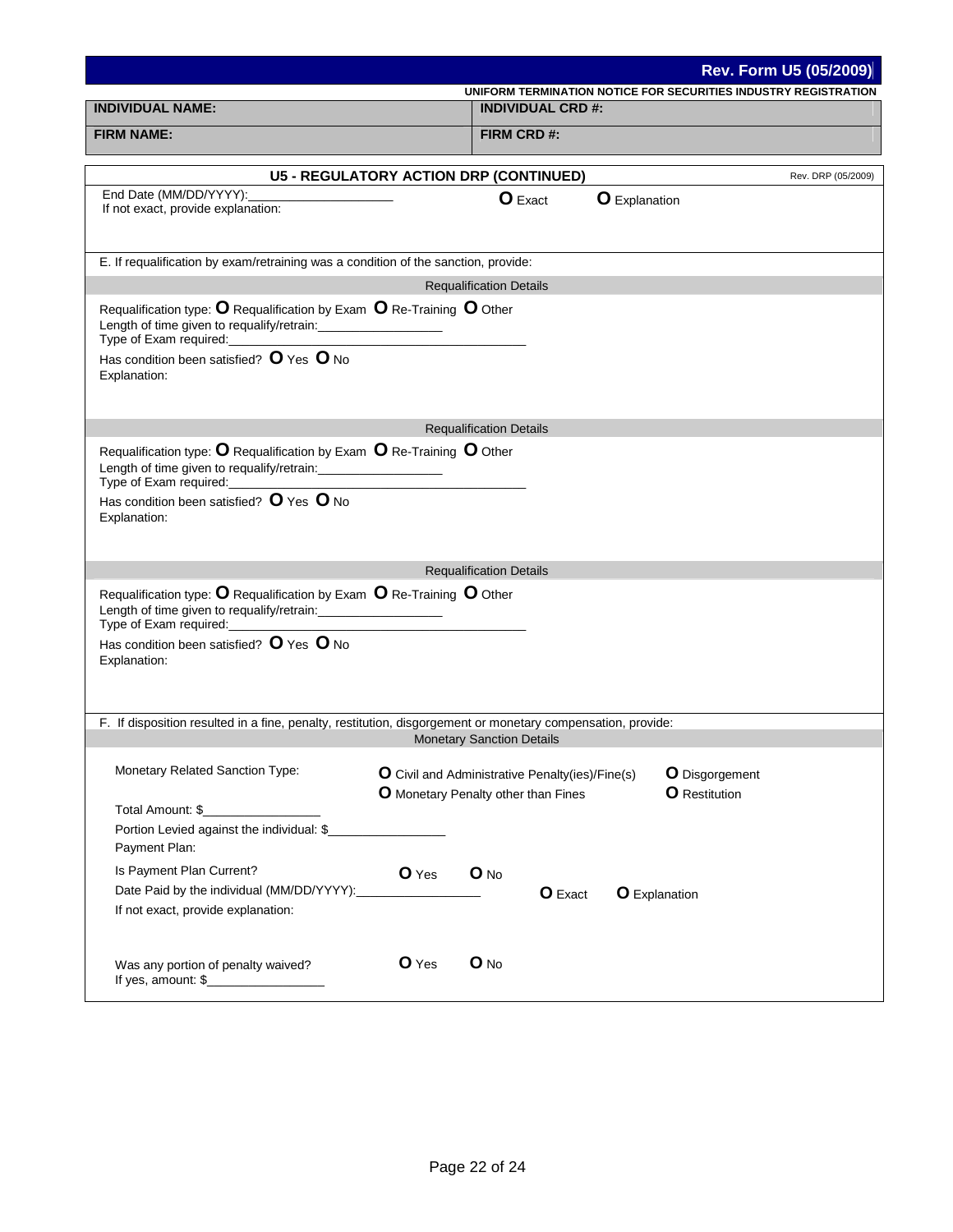|                                                                                                                                                                                                                                              |                                                                                                                |                                  |                                                 |                |                                                                 | Rev. Form U5 (05/2009) |
|----------------------------------------------------------------------------------------------------------------------------------------------------------------------------------------------------------------------------------------------|----------------------------------------------------------------------------------------------------------------|----------------------------------|-------------------------------------------------|----------------|-----------------------------------------------------------------|------------------------|
| <b>INDIVIDUAL NAME:</b>                                                                                                                                                                                                                      |                                                                                                                |                                  | <b>INDIVIDUAL CRD #:</b>                        |                | UNIFORM TERMINATION NOTICE FOR SECURITIES INDUSTRY REGISTRATION |                        |
|                                                                                                                                                                                                                                              |                                                                                                                |                                  |                                                 |                |                                                                 |                        |
| <b>FIRM NAME:</b>                                                                                                                                                                                                                            |                                                                                                                |                                  | FIRM CRD#:                                      |                |                                                                 |                        |
| <b>U5 - REGULATORY ACTION DRP (CONTINUED)</b>                                                                                                                                                                                                |                                                                                                                |                                  |                                                 |                |                                                                 | Rev. DRP (05/2009)     |
|                                                                                                                                                                                                                                              |                                                                                                                | <b>Monetary Sanction Details</b> |                                                 |                |                                                                 |                        |
|                                                                                                                                                                                                                                              |                                                                                                                |                                  |                                                 |                |                                                                 |                        |
| <b>Monetary Related Sanction Type:</b>                                                                                                                                                                                                       | O Civil and Administrative Penalty(ies)/Fine(s)<br><b>O</b> Restitution<br>O Monetary Penalty other than Fines |                                  |                                                 | O Disgorgement |                                                                 |                        |
|                                                                                                                                                                                                                                              |                                                                                                                |                                  |                                                 |                |                                                                 |                        |
| Total Amount: \$________________                                                                                                                                                                                                             |                                                                                                                |                                  |                                                 |                |                                                                 |                        |
| Portion Levied against the individual: \$                                                                                                                                                                                                    |                                                                                                                |                                  |                                                 |                |                                                                 |                        |
| Payment Plan:                                                                                                                                                                                                                                |                                                                                                                |                                  |                                                 |                |                                                                 |                        |
| Is Payment Plan Current?                                                                                                                                                                                                                     | O Yes                                                                                                          | $O$ No                           |                                                 |                |                                                                 |                        |
| Date Paid by the individual (MM/DD/YYYY):<br>If not exact, provide explanation:                                                                                                                                                              |                                                                                                                |                                  | $O$ Exact                                       |                | <b>O</b> Explanation                                            |                        |
|                                                                                                                                                                                                                                              |                                                                                                                |                                  |                                                 |                |                                                                 |                        |
|                                                                                                                                                                                                                                              |                                                                                                                |                                  |                                                 |                |                                                                 |                        |
| Was any portion of penalty waived?                                                                                                                                                                                                           | $O$ Yes                                                                                                        | $O$ No                           |                                                 |                |                                                                 |                        |
| If yes, amount: $\frac{1}{2}$                                                                                                                                                                                                                |                                                                                                                |                                  |                                                 |                |                                                                 |                        |
|                                                                                                                                                                                                                                              |                                                                                                                | <b>Monetary Sanction Details</b> |                                                 |                |                                                                 |                        |
|                                                                                                                                                                                                                                              |                                                                                                                |                                  |                                                 |                |                                                                 |                        |
| Monetary Related Sanction Type:                                                                                                                                                                                                              |                                                                                                                |                                  | O Civil and Administrative Penalty(ies)/Fine(s) |                | O Disgorgement                                                  |                        |
|                                                                                                                                                                                                                                              |                                                                                                                |                                  | O Monetary Penalty other than Fines             |                | <b>O</b> Restitution                                            |                        |
| Total Amount: \$                                                                                                                                                                                                                             |                                                                                                                |                                  |                                                 |                |                                                                 |                        |
| Portion Levied against the individual: \$<br>Payment Plan:                                                                                                                                                                                   |                                                                                                                |                                  |                                                 |                |                                                                 |                        |
| Is Payment Plan Current?                                                                                                                                                                                                                     |                                                                                                                |                                  |                                                 |                |                                                                 |                        |
| Date Paid by the individual (MM/DD/YYYY):                                                                                                                                                                                                    | O Yes                                                                                                          | O No                             |                                                 |                |                                                                 |                        |
| If not exact, provide explanation:                                                                                                                                                                                                           |                                                                                                                |                                  | $O$ Exact                                       |                | <b>O</b> Explanation                                            |                        |
|                                                                                                                                                                                                                                              |                                                                                                                |                                  |                                                 |                |                                                                 |                        |
|                                                                                                                                                                                                                                              |                                                                                                                |                                  |                                                 |                |                                                                 |                        |
| Was any portion of penalty waived?                                                                                                                                                                                                           | O Yes                                                                                                          | $O$ No                           |                                                 |                |                                                                 |                        |
| If yes, amount: $\frac{1}{2}$ [16]                                                                                                                                                                                                           |                                                                                                                |                                  |                                                 |                |                                                                 |                        |
|                                                                                                                                                                                                                                              |                                                                                                                |                                  |                                                 |                |                                                                 |                        |
| 13. Comment (Optional). You may use this field to provide a brief summary of the circumstances leading to the action as well as the current<br>status or disposition and/or finding(s). Your information must fit within the space provided. |                                                                                                                |                                  |                                                 |                |                                                                 |                        |
|                                                                                                                                                                                                                                              |                                                                                                                |                                  |                                                 |                |                                                                 |                        |
|                                                                                                                                                                                                                                              |                                                                                                                |                                  |                                                 |                |                                                                 |                        |
|                                                                                                                                                                                                                                              |                                                                                                                |                                  |                                                 |                |                                                                 |                        |